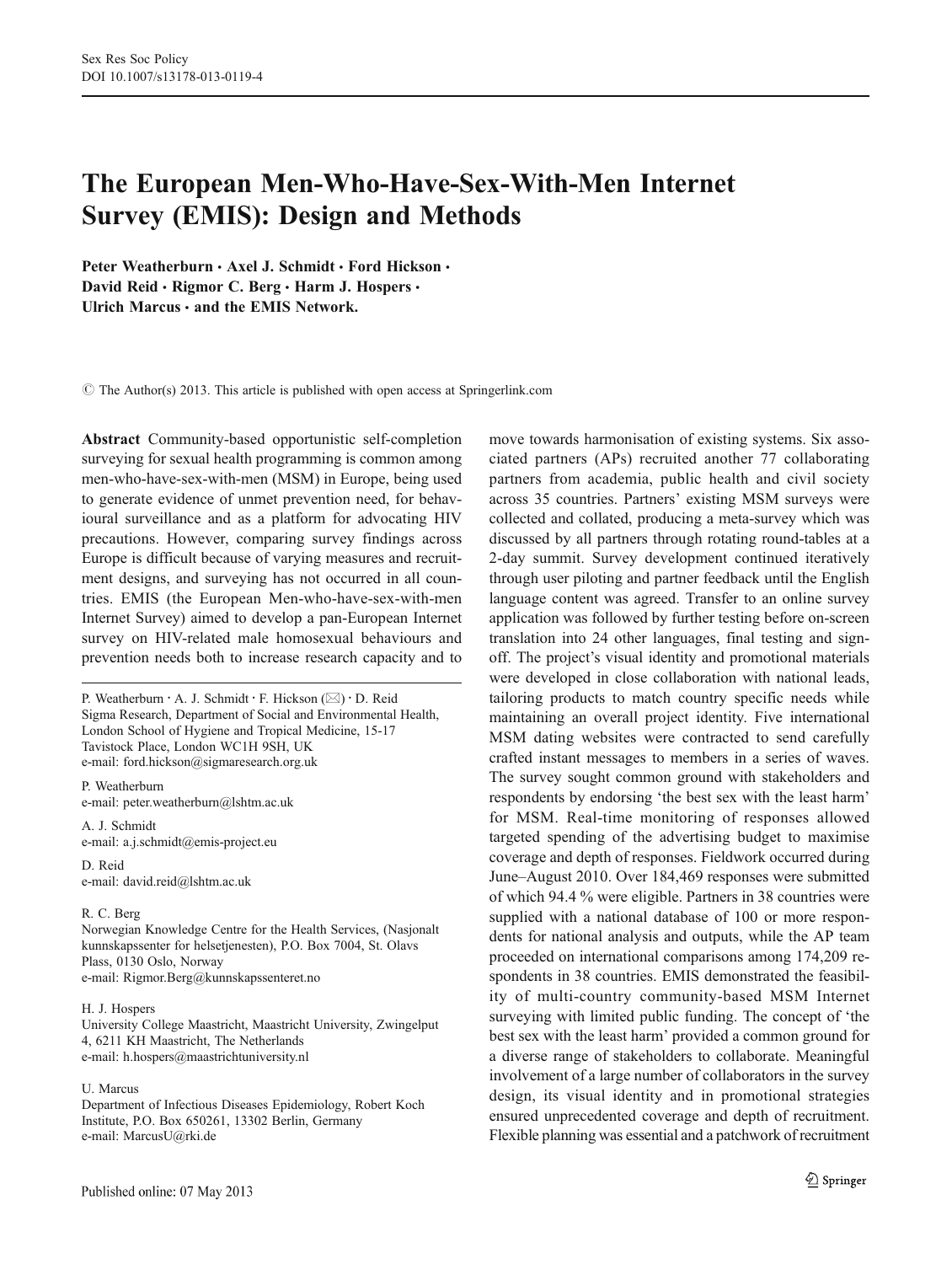was required across a range of commercial and community partners. Careful design, piloting and presentation ensured the survey was acceptable and had both authority and perceived community benefit.

Keywords Male homosexuality . HIV . Community surveying . Behavioural surveillance . Prevention . Internet

# Background

HIV infection is a major public health concern across Europe, and transmission during sex between men is increasingly common. Among the 48 European countries consistently reporting HIV diagnoses and mode of transmission over the period 2004 to 2010, the number of new HIV diagnoses among men having sex with men (MSM) increased by 42 %, from 7,621 in 2004 to 10,854 in 2010. (European Centre for Disease Prevention and Control/WHO Regional Office for Europe: HIV/AIDS surveillance in Europe [2010\)](#page-14-0).

Robust information on the values, prevention needs and behaviours of stigmatised minority groups is difficult to gather. Defining groups like 'men who have sex with men' make estimating the size of the 'true' population difficult and the absence of sampling frames mean random sampling is challenging, if not impossible. Therefore, most studies of MSM have relied on convenience samples recruited in community venues (saunas, events, bars) or clinical services (STI or HIV clinics). In recent years, the Internet has been an important setting for recruiting larger samples of MSM that are more diverse in terms of age, education, bisexuality and geographic distribution than paper surveys recruited through gay community settings (Ross et al. [2000;](#page-14-0) Whittier et al. [2004](#page-14-0); Elford et al. [2004\)](#page-14-0). In countries with widespread Internet access, Internet-recruited MSM samples have been shown to approximate the regional distribution of MSM (Marcus et al. [2009a,](#page-14-0) [b](#page-14-0)).

The European Centre for Disease Prevention and Control (ECDC) has an objective to strengthen the capacity of European Union (EU) countries to prevent and control infectious diseases, with HIV and other sexually transmitted infections (STIs) among the priority diseases. Monitoring the various European HIV and STI epidemics is vital to the corresponding public health responses. Since 2008, the ECDC and the World Health Organization's Regional Office for Europe have jointly been carrying out HIV/AIDS surveillance in Europe (European Centre for Disease Prevention and Control. Mapping of HIV/STI Behavioural Surveillance in Europe. Stockholm [2009](#page-14-0)). ECDC is mandated to strengthen and coordinate second-generation surveillance which includes behavioural as well as biological measures. EMIS (European MSM Internet Survey, see [www.emis-project.eu\)](http://www.emis-project.eu/) moves

towards third-generation surveillance by incorporating HIV prevention needs. We define prevention needs as the psychosocial and material requirements for control over HIV risk and precaution behaviours. They are dictated by the theories of behaviour being employed but may include such concepts as knowledge, social norms, control beliefs, access to resources, motor and interpersonal skills.

In 2008, a study of HIV/STI behavioural surveillance in countries of the EU and European Free Trade Association mapped the current state of HIV/STI-related behavioural surveillance across Europe, with a focus on vulnerable groups such as MSM (European Centre for Disease Prevention and Control. Mapping of HIV/STI Behavioural Surveillance in Europe. Stockholm [2009\)](#page-14-0). Of the 31 countries surveyed, 28 responded, of which 16 claimed an established behavioural surveillance system, 14 of which expressly included MSM. Another four countries carried out periodic behavioural surveys among MSM. The study acknowledged that in some small countries such systems may be difficult to justify, and in others, MSM may be especially hard to recruit due to social, cultural or religious barriers. When sufficiently contextualised, regular and comparable behavioural surveillance can help to improve our understanding of trends in diseases and allow more precise planning and evaluation of prevention responses (Brown [2003](#page-14-0); Garnett et al. [2006;](#page-14-0) McGarrigle et al. [2006\)](#page-14-0).

To date, there has been little collaboration across EU countries in data collected from MSM. Comparability is hampered by partial lack of data, different questions and response sets, different recruitment methods and different biological surveillance and health care systems. Moreover, different ways of accessing and defining MSM lead to different sample compositions, and different questions targeting the same concept may result in answers that are not comparable.

EMIS is a multi-language, pan-European, crosssectional, HIV prevention needs assessment for MSM, including both measures of risk behaviours and of unmet HIV prevention needs. The survey questions were designed to allow maximum comparisons with past and future national and regional surveys, and to allow the construction of indicators of national HIV responses suggested by UNAIDS (UNAIDS: Monitoring the Declaration of Commitment on HIV/AIDS: Guidelines on Construction of Core Indicators, Geneva [2009](#page-14-0)) and ECDC (European Centre for Disease Prevention and Control. Mapping of HIV/STI Behavioural Surveillance in Europe. Stockholm [2009](#page-14-0)) EMIS sought to advance the harmonisation of survey methods and questions and to generate comparable data between countries. It provides data for the planning of interventions and to facilitate the monitoring of changes over time in HIV-related behaviours, needs and interventions among MSM. If repeated, it can serve as the first wave of a pan-European, third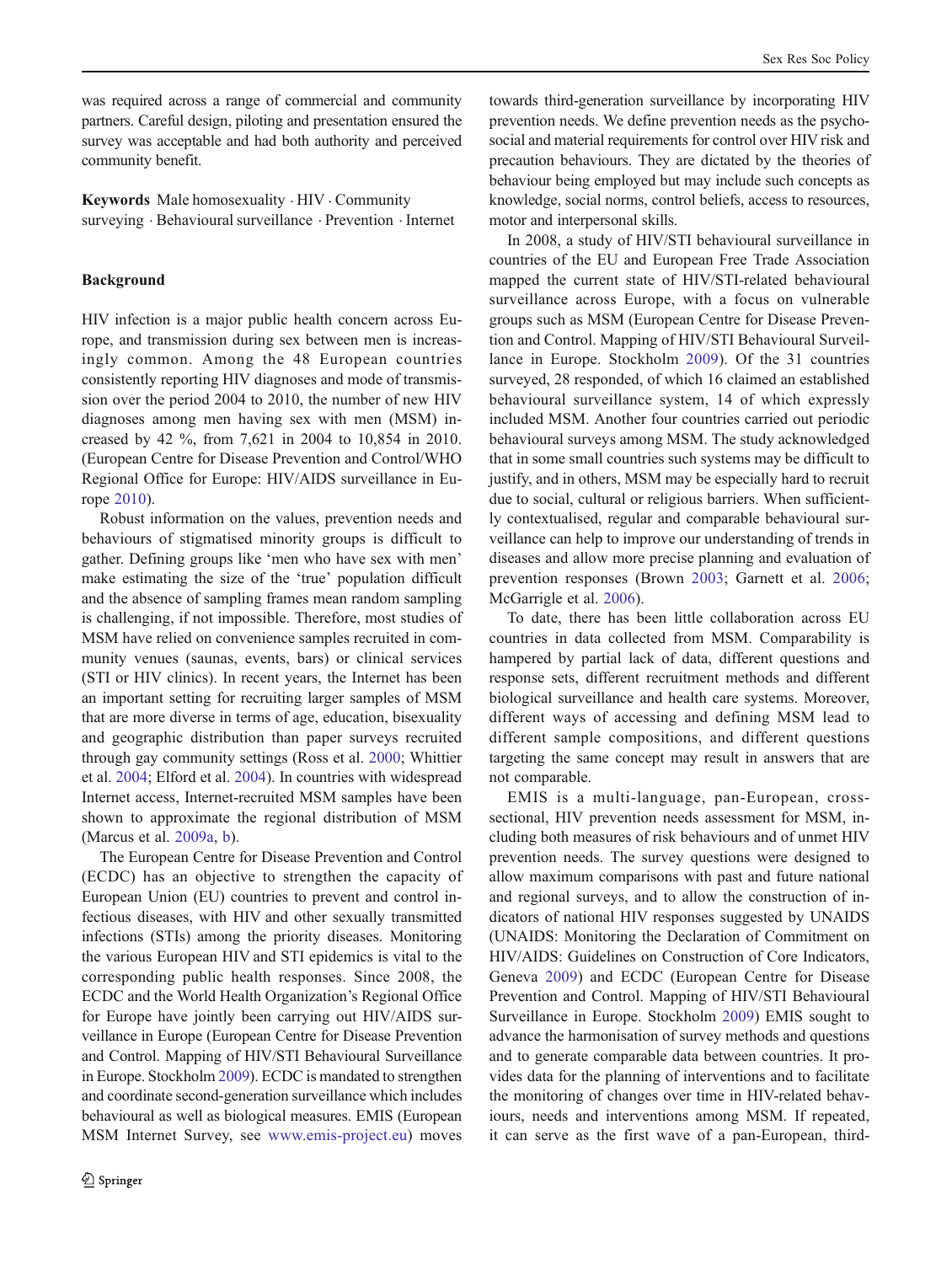generation HIV surveillance system that encompasses data about prevention needs as well as behavioural risks.

There is much to be learnt by country comparisons of HIV epidemics. Although a few international collaborations in MSM community research have been attempted, none has delivered MSM samples of a reasonable size in a large number of nations. EMIS did so and are describing its research processes in detail to allow other research teams to identify elements of difference to their processes. We draw readers' attention in particular to the extensive engagement with community groups and members in both the research agenda and the acceptability of the products.

## Methods and Design

## Aims and Objectives

In early discussions between the EMIS Associated Partners, the prevention-planning objectives of EMIS were to identify prevention needs commonly unmet across diverse groups of MSM (priority aims), and to identify subgroups of MSM who have multiple prevention needs poorly met (priority target groups). Other objectives included: capacity building and knowledge transfer for European online research among MSM; the generation of MSM datasets in countries with fewer research resources; to facilitate dialogue between community, academic and public health sectors; and to maximise the educational impact on respondents of taking part in the survey—EMIS was a major opportunity to increase community knowledge about HIV.

# Network Creation

The drive for a pan-European MSM survey came from a meeting in February 2007 organised by two of the authors (UM and AJS) working at the Robert Koch Institute (RKI, Berlin), which brought together researchers engaged in community surveying among MSM across Europe. Following this meeting, the RKI invited four organisations (in Germany, Italy, The Netherlands, Spain and UK) and a technical co-ordinator to be Associate Partners (APs) of **EMIS**.

The APs designed and sought funding for the survey from the Executive Agency for Health and Consumers (EAHC) of the European Commission. The first application having been declined, the APs redesigned and re-costed the project, and the second application was supported by the EAHC and was co-funded by the six APs. The Scientific Coordinator (AJS) took the lead in recruiting a further 77 collaborating partners (CPs) from community, academic and public health organisations across 35 European countries, aiming for one community and one either academic or

public health partner in each country. In addition, three large and three smaller commercial gay dating websites were contracted with requests to support recruitment and dissemination and to advise on the acceptability of methods. Collectively, all partners are referred to as the EMIS Network.

EMIS was funded from March 2009 to September 2011. Funding facilitated the establishment of the EMIS Network, development of the questionnaire, a 3-month period of data collection, preparation and distribution of national and international data sets, and write-up in a variety of reports. Representatives of the EMIS Network met twice during the funding period, and the APs met a further four times. All other business was conducted electronically. The project was directed by a Steering Group of senior representatives from the six APs and supported by an Advisory Board consisting of two elected representatives from the CPs, and representatives of the ECDC and WHO/Europe. The project activity was divided into nine Work Packages each of which was designated a lead AP. An overall scientific co-ordinator was based at the Robert Koch Institute.

#### Sample Target

The population of concern to the EMIS Network is men living in Europe who have sex with men and/or feel attracted to men. This was operationalised in four inclusion criteria: self-identified as male; living in Europe; at or over the age of homosexual consent in country lived in; sexually attracted to men and/or had sex with a man in the last 12 months.

A description of the nature and purpose of the study was provided, but no assessment of whether participants understood it was undertaken. Participants were required to indicate that they understood these and that they consented to take part.

## Questionnaire Design

The AP leading questionnaire development (Maastricht University) requested all EMIS partners to supply pre-existing national or regional questionnaires for MSM, in English. In total, 23 questionnaires from 20 countries were received. Individual questions were organised according to frequency, diversity, terms used, subjects and response formats. Literature reviews were conducted to ensure the scientific basis of the questionnaire was supported by psychological and behavioural theories and previous studies.

Previous questionnaires, core indicators, scientific literature, consultation with experts and feedback from the APs resulted in the first draft of a questionnaire presented to the first general meeting of the EMIS Network in December 2009. All topic areas and items in the first draft were considered by the Network using a floating roundtable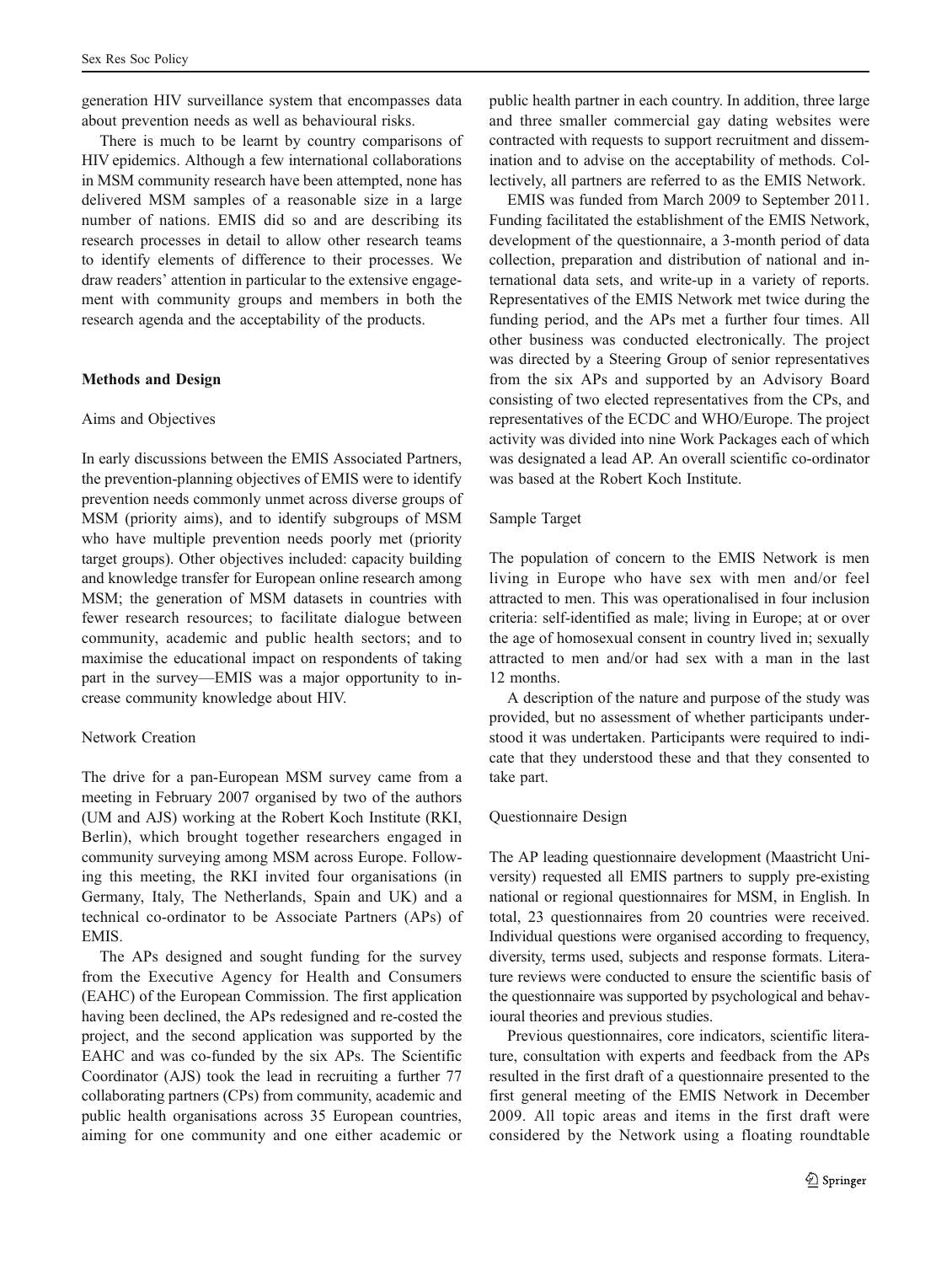system, with discussion focussing on acceptability (to collaborators) and prioritisation. In addition, the meeting reached agreements on four design areas: recall periods, informed consent, the lower bound age and range of languages.

Following the first general meeting, APs re-examined the draft and made extensive amendments. The content of draft 2 was organised in four key conceptual areas:

- 1. The levels and distributions of sexual HIV/STI exposure and transmission facilitators ('behaviours'),
- 2. The levels and distributions of unmet sexual health needs ('needs'),
- 3. The population coverage and acceptability of prevention interventions ('intervention performance'),
- 4. The information needed to compare samples and target interventions ('demographics').

With a limited length and a large collaboration, many interesting questions were suggested that could not be asked. Pertinence to the above areas was a key criterion for consideration in the survey. The design sought a balance of questions across the four areas.

The funded proposal did not specify an intended completion time for the survey. Initial discussions centred on the desirability of 20 to 30 min as maximising data collection within a tolerable length based on previous experience. The first pretesting (see below) showed a wide variation in completion times with a central tendency toward the top of our desirable range. Although the variation diminished in subsequent testing and in the field, the median completion time dropped only slightly.

The survey required questions that were relevant for all MSM across differences in biological and social gender, sexual identity, and social and political living environments. Designing questions to collect demographic data was often challenging because they require different but comparable constructions in different countries. For example, information on migration history, ethnicity and religion were difficult to query across Europe, due to large differences in immigration history, immigration laws and minority concepts.

Draft 2 suggested an appropriate order for the questions. APs agreed to start and finish the survey with relatively neutral questions to reduce respondent discomfort and under-reporting.

Following broad agreement among APs, draft 2 was posted on the EMIS website in mid-January 2010. The Network was asked to provide feedback within 4 weeks on: the length; the balance of question topics; the acceptability of questions for specific countries and clarity of the (English) wording. Involving potential respondents in survey design can simplify data collection and analysis (Daley et al. [2003](#page-14-0)). CPs were asked to pilot the English questionnaire for comprehension and length by asking five MSM to complete it using paper-and-pencil and to record their feedback. Detailed comments were received from 21 EMIS partners. Completion times were obtained from 51 men and ranged from 10 to 49 min with a median of 30 min. In addition to highlighting numerous minor issues, this process identified survey length as a key area of concern. Modifications based on this feedback resulted in draft 3, a paper version of which was circulated to APs at the end of February 2010 and approval sought within 1 week. Only few (minor) changes were needed to reach AP approval of draft 3 for transfer online.

# Online Transfer and Piloting

The benefits of self-administration to maximising valid responses to sensitive questions apply to online surveys: Specifically, respondents are less likely to over-report desirable behaviours and less likely to under-report socially undesirable behaviours because of the sense of anonymity and/or confidentiality afforded by online surveys (Bradburn et al. [2004](#page-14-0)).

The transfer of a paper survey to an online survey requires numerous small (and occasionally larger) modifications. The questionnaire was constructed within the chosen Internet survey software [\(www.demographix.com\)](http://www.demographix.com/) in English. Eleven men in London were observed completing the survey online and responded to questions about how they answered the survey, to ensure correct interpretation of questions and to identify difficulties in completion. The resulting online version was sufficiently different from draft 3 to warrant being called draft 4.

Draft 4 online was shared with both APs and CPs at the end of March 2010, and all were invited to pretest it in English with MSM who had not yet seen the survey, focussing on: routing (serving or skipping questions based on previous answers); response sets that varied by country (region and education qualifications); the HIV-test setting response subset (since settings varied greatly); completion time and acceptability. Comments and completion times were collected from 76 online pilots with a median time of 26 min (range, 10–45 min). Comments on draft 4 were also received from 26 partners. In response, several changes were made online to create draft 5 which was discussed at the third Steering Group meeting in London (April 2010).

Survey length remained an area of disagreement between APs. Longer surveys can collect more data per case but have greater attrition, making findings less generalisable. This was the only design issue that required a vote by APs to resolve. The decision of the group was towards a longer survey with greater attrition. Some minor changes to draft 5 arising from Steering Group discussion were made, and all routing associated with the English-language questionnaire was checked by three researchers working independently.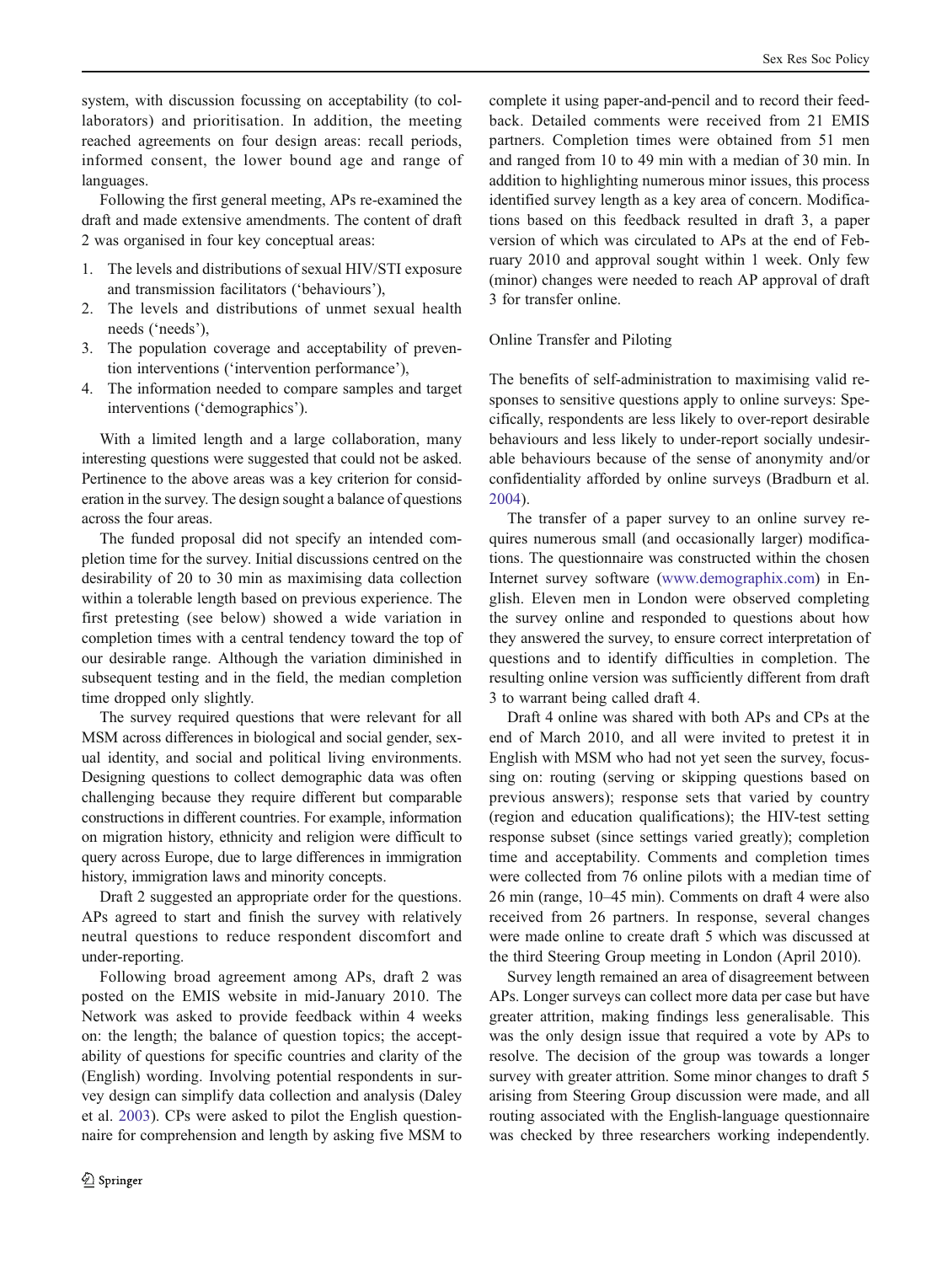The final English language online version was signed-off by the APs at the end of April 2010. It sought 278 data items (although not all respondents were asked all questions), covered the six core ECDC indicators and nine of ten MSM-specific ECDC indicators (European Centre for Disease Prevention and Control. Mapping of HIV/STI Behavioural Surveillance in Europe. Stockholm [2009](#page-14-0)) and is available at [http://emis-project.eu/research-questions-and](http://emis-project.eu/research-questions-and-covered-items)[covered-items.](http://emis-project.eu/research-questions-and-covered-items)

The survey was presented on 25 core pages and, depending on answers to some questions (e.g. country of birth, HIV testing history, sexual partners and substance use), another 18 sub-group pages. To minimise completion time, the survey was tailored using intra-questionnaire filters (routing) wherever possible. For example, questions regarding non-steady sexual partners were not shown if the respondent had already stated they had not had any non-steady partners.

Many EMIS partners were concerned about the sensitive nature of the data (including sexual behaviours and partial postal codes). This was expected to negatively affect overall response rates, item non-response rates and response accuracy (Tourangeau and Yan [2007\)](#page-14-0), perhaps because men would be afraid that their data would be misused by third parties (Singer et al. [1995\)](#page-14-0). To allay these fears, the opening page of the survey described the study aims and informed potential respondents that their data would be anonymous, that their privacy would be maintained in line with the European Data Protection Directive, that no IP-addresses or other data that could be used to identify computers was saved, and the survey software installed no cookies or any other trace files on computers. We told respondents this because anonymity in Internet-based surveys has been shown to reduce social desirability effects (Joinson [1999](#page-14-0)). As a consequence, however, respondents could not pause the questionnaire and sign-in later to finish it. This was considered an acceptable loss to ensure anonymity. Not collecting IPs also meant that it was possible for one person to submit two or more questionnaires (while the absence of material incentives and the length of the questionnaire act against this).

The age of consent being different in different countries posed a challenge for a unified approach. The solution was to ask respondents to declare that they understood the aims of the study and that they were old enough to legally have sex with men in the country they were living in. That men were at the legal age of consent was not tested for each country individually. Men were asked to check a box that said "In the country I live in, I am old enough to legally have sex with men" and were left to judge this for themselves. We wanted to ensure respondents were aware of the aims of the study and participated on a voluntary basis.

Finally, discussions about sexual vocabulary had reached no firm consensus across countries. Familiar wording is

widely believed to increase reporting of socially 'undesirable' behaviour (Daley et al. [2003\)](#page-14-0) and was common in the submitted national questionnaires used for draft 1. On the other hand, some collaborators felt the survey would not be taken seriously (have authority, or appear scientific) if it used slang vocabulary. It was decided to use both formal and informal terms wherever possible, with one following the other in parenthesis. The order of the terms and the colloquialisms used were determined by the country leads with experience in MSM surveying in their own countries. The English language version of the survey uses formal language first, followed by a colloquial paraphrase in parenthesis, for example: Did you ejaculate (cum) into his rectum (arse)?

# Translation and Online Preparation

Translations were carried out online, using the survey hosting software to display the English version on the left half of a screen and a duplicate on the right half to be overwritten with the translation. This process minimised routing errors and copy-and-paste errors.

The survey was translated into 24 further languages, including 20 of the 23 official languages of the EU. It was not available in Maltese and Slovak (no EMIS partner had been established in either of these countries at the time of translation) or Gaelic Irish (as it is a geographically concentrated minority first language in the Republic of Ireland). In addition to these 20 official EU languages, EMIS was available in Norwegian and Ukrainian (additional funding was available for these non-EU languages), Russian (a minority language in Poland, Lithuania, Latvia and Estonia, and the most frequent immigrant language in the EU), Turkish (a minority language in Bulgaria and second most frequent immigrant language in the EU) and Serbian (a minority language in Hungary and intelligible to many EU immigrants from the former Yugoslav states). Regrettably, the partner from the Former Yugoslavian Republic of Macedonia withdrew from the EMIS Network when we were unable to identify resources for a Macedonian language version.

Translation was an interactive process involving nativespeaking stakeholders from the EMIS Network and two native-speaker translators for each language. We also involved several multi-language proof-readers to compare the translations with the English original and with each other. The proofreaders ensured a harmonised multi-language questionnaire while deliberately maintaining certain differences, identified as culturally appropriate, such as explicitness of language or addressing respondents formally or informally. In all languages, simple rather than specialised terms were aimed for (Dillman [2000](#page-14-0)).

APs checked the translated versions for visual integrity and layout online and ensured that all language versions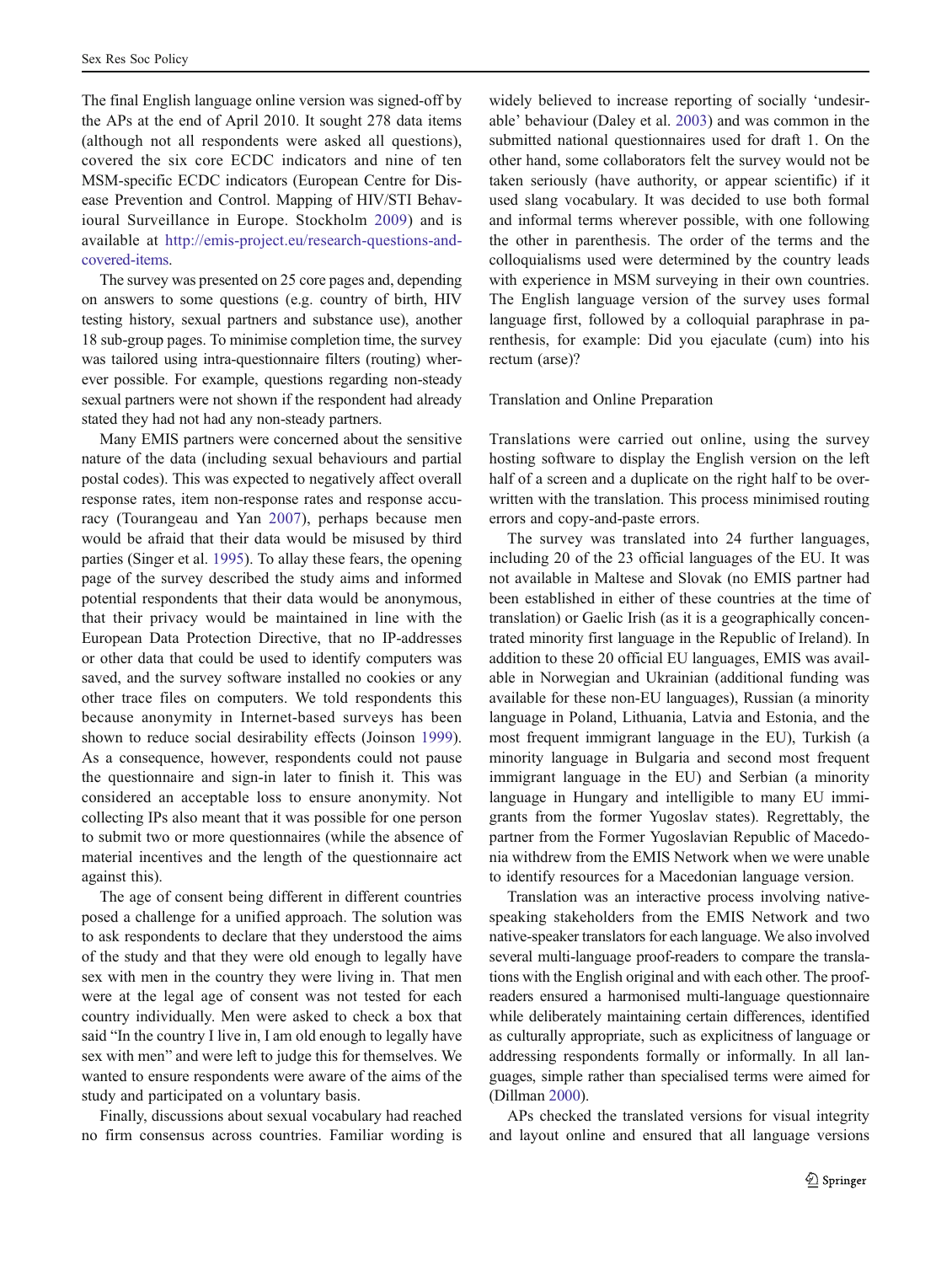were structurally identical and had the same routing between questions, and all saved their data in an identical format. CPs confirmed the terminology fitted with their perceptions of the norm for the target group in their country, reviewed the final survey and signed-off their main language version by the end of May 2010.

# Response Monitoring

A 3-month field work period in June–August 2010 was chosen early in the planning process other planning milestones slotted into place before it. The length and specific months were chosen to fit with the largest number of preexisting behavioural surveillance tools in operation across Europe.

EMIS was available for completion online for 12 weeks, between 17:00 h (British Summer Time) on Friday 4th June and midnight on Tuesday 31st August 2010. The survey was functionally identical in each of the 25 language versions, but each version had its own Uniform Resource Locator (URL, the global address of documents and other resources on the World Wide Web). While each URL could be accessed directly, all advertisements and invites directed users to a dedicated landing page, hosted alongside the survey software. This landing page presented the 25 language names ('English', 'Deutsch', 'Čeština', etc.) in a five-by-five rectangle and carried a counter for the total number of surveys submitted to date across the 25 languages. By clicking directly on a language name, respondents were taken to the respective version of the questionnaire.

Our online survey provider stored all incoming data on multiple secure and encrypted data servers. These were backed-up daily and hourly at times of the highest volume of incoming data. Page view data were captured by our survey software, allowing estimates of attrition across the survey. Respondent-derived data (answers) were only transferred to our servers when the respondent clicked 'submit answers' at the end. Data from respondents who broke-off or who did not submit at the end of the survey were not captured. This would have been feasible (if technically complex) by using cookies to store data as it was input. However, doing so would compromise our ensuring the anonymity of respondents and was decided against.

Following submission, all respondents were sent to an HIV prevention website appropriate to the language of survey completion and country of residence. Exit websites were selected by EMIS partners.

Our survey software provider produced a consolidated version of the 25 surveys so responses could be monitored in real-time, both within any of the 25 language versions and in a single consolidated database. National lead partners had real-time online access to

data collected that enabled them to see how many respondents had accrued from each promotional activity and conduct some descriptive analyses as fieldwork progressed. The AP with overall responsibility for survey promotion also monitored national response rates daily during the first 6 weeks and then weekly to the end of the survey. This centralised and decentralised monitoring of responses was used to plan specific promotions to stimulate recruitment in countries where lower responses than projected were observed.

# Promotion

Planning for the promotion of EMIS to potential respondents began 6 months prior to its launch. APs agreed that promotion would target national and transnational commercial and NGO websites, social networking websites and blogs, with printed posters for display in community venues, and business cards for hand-to-hand distribution. The APs committed to providing promotional materials in all 25 survey languages if requested.

During the latter stages of questionnaire development, all partners were asked to identify appropriate national and supranational websites for promoting EMIS. Representatives from one of the APs (Sigma) supported national CPs to establish contact with webmasters and reach agreements about the type of advertisement and promotion that was feasible, and fees payable, aiming to guarantee maximum visibility for minimum investment. If a fee was requested, the promotion lead AP (Sigma) liaised directly with the webmasters to ensure payment was made, and a precise contract was written and signed.

All websites promoting EMIS were allocated a specific URL for use on all their online advertisements. This URL took people to the EMIS landing page, and when they made their language selection, the source URL was captured as the first item of data from that respondent. Consequently, we know through which websites respondents were recruited. Overall, at least 237 unique websites recruited to EMIS of which 22 (9 %) required payment.

As a final method of recruitment, on submission, respondents were asked to nominate up to three friends to invite via E-mail to complete the survey.

#### Visual Identity, Buttons and Banners

After consultation and debate at the first general meeting, the Steering Group agreed on the broad principles for the visual identity of EMIS. Notions of community, inclusion and participation were central to these requirements. Thereafter, all partners were included in two online polls to establish preferences for a visual identity. The agreed visual identity was then used to develop the printed (offline)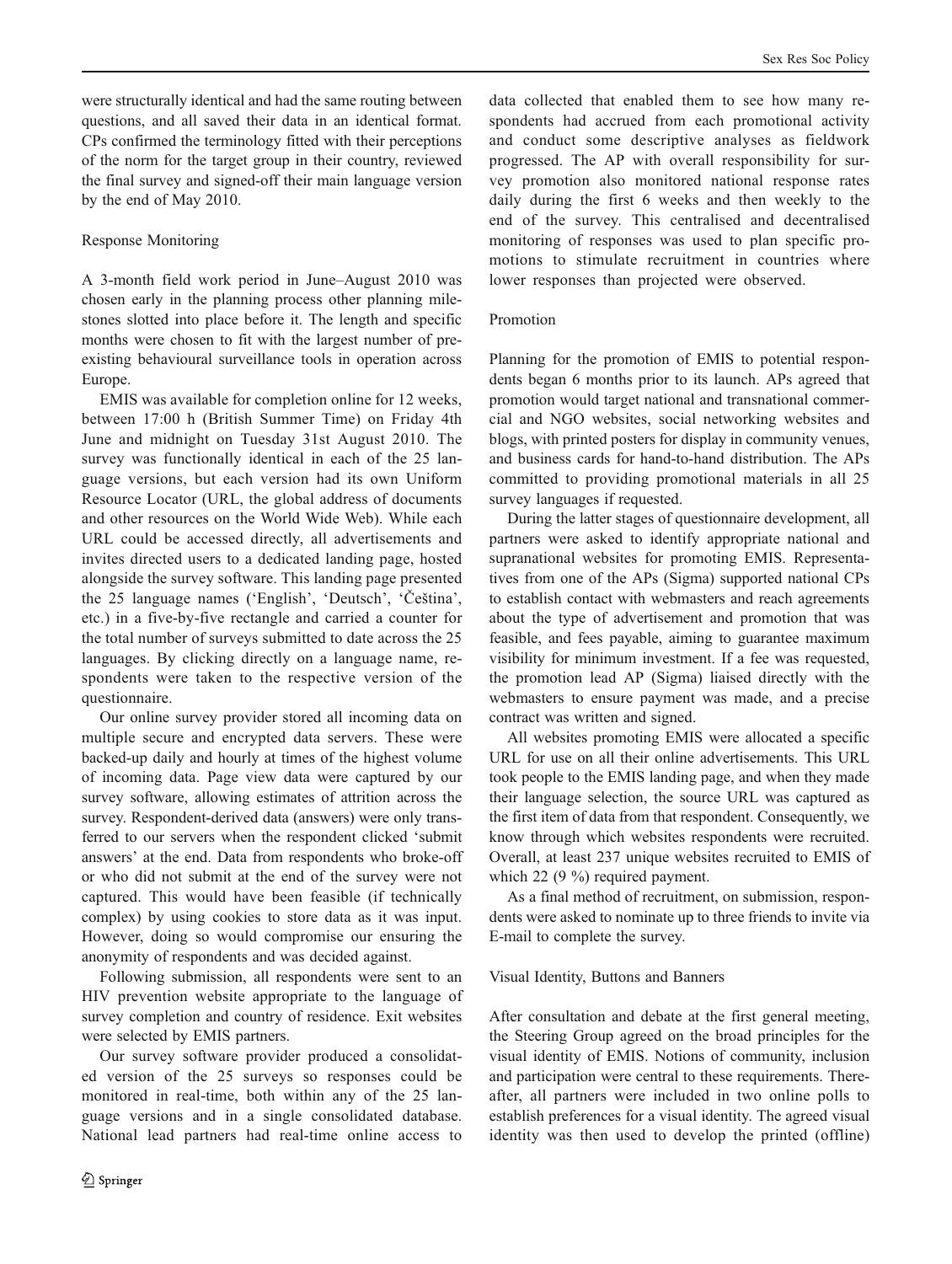promotional materials and the online buttons and banners for websites.

All partners were polled for the choice of a core promotional slogan. The English version of the winning slogan was "Be part of something huge!" and an image of people putting their hands up, conveying the largescale communitarian nature of the survey. In English rotating banners, the slogan alternated with the words "EMIS Men's Sex Survey" and "Do me now!" in order to be both intriguing and mildly sexually suggestive. Some National EMIS partners chose to modify the slogan to best match vernacular characteristics.

A large number of clickable promotional banners and buttons were developed for use on websites. The promotion lead AP asked partners and prospective advertisers to confirm the number, size and specification of buttons and banners required and co-ordinated their production by Sparkloop®. Ultimately, 191 different buttons and banners were produced in 24 languages. These are available at [www.sparkloop.com/visuals/emis.](http://www.sparkloop.com/visuals/emis) Clickable banner advertisements were used on national and transnational websites, some through paid advertising, but the majority carried at no charge.

# Trans-national Online Promotion

In most countries, the largest proportion of respondents were recruited from five pan-European gay commercial and community websites sending instant messages (IMs) to their members and another four websites placing prominent banner advertisements for EMIS. Among the eight trans-national websites paid to promote EMIS charges varied considerably, with no obvious relationship between agreed costs and the number of recruits arising from any specific advertiser.

IMs consist of a short text and/or picture to the users' personal message box describing and endorsing the survey. Five international websites were paid to send IMs: PlanetRomeo®, Manhunt/Manhunt Cares® and Gaydar®, each of which has membership across Europe; Qguys® for countries within the Commonwealth of Independent States and the Baltic countries and Qruiser® for Scandinavia. The invitation to take part was drafted by the APs, modified by the website representatives and agreed by both parties. The invitations came from and were signed by the websites. A typical invitation opened with the words "Because we know you are committed to getting the best sex with the least harm, we want to introduce you to questionnaire about sex, health and relationships". The invitation then stressed the size and safety of the survey, suggested it would take about 25 min before offering potential respondents an exchange:

"Taking part might mean you find out something new and the information you provide will help programmes better meet our needs. A high response rate will also help us send a signal to governments that HIV and sexual health are still very important to the gay community. It could also mean that services for gay and bisexual men get funded."

The invitation was crafted to maximise impressions of inclusion and impact by associating participation with positive and feasible community outcomes.

PlanetRomeo® was the single largest EMIS recruiter, advocating for the survey through multiple channels and recruiting 103,000 men. It was the first website to be contracted to send IMs, which were temporally staggered to 1,060,772 members across all target countries. IMs were sent in 25 different languages, matched to the member's profile. Response rates to the PlanetRomeo® IMs varied by country from 5 % to 15 %, with a median response rate of 10 %. Later, during the fieldwork, the site carried a homepage article about the survey and a survey advertisement banner. PlanetRomeo® recruited more than 75 % of the sample in ten countries and 50–75 % in a further eight countries (see Table [1\)](#page-7-0).

Manhunt/Manhunt Cares® recruited over 12,000 respondents from the second tranche of IMs. These were sent in six languages (English, French, German, Italian, Spanish and Portuguese) to 181,000 members during weeks 4 and 5 of data collection. A sub-tranche of IMs was sent in the last week of recruitment to men who had joined Manhunt since the first messages were sent out. Manhunt/Manhunt Cares® accounted for over 50 % of respondents in Portugal and substantial proportions in Spain, Republic of Ireland and the UK (see Table [1](#page-7-0)).

Gaydar® recruited 11,000 men, having undertaken the third large-scale international paid advertising, sending IMs and carrying banner advertisements during the last 5 weeks of the recruitment period. Gaydar® was asked to target those countries which had not yet reached three respondents per 10,000 general population. Five weeks before the end of fieldwork, these were Bulgaria, Czech Republic, France, Hungary, Ireland, Latvia, Lithuania, Moldova, The Netherlands, Poland, Portugal, Romania, Russia, Serbia, Sweden, Turkey, UK and Ukraine. This flexible strategy had variable success. Gaydar® accounted for almost half of the UK respondents and significant proportions in Ireland and Portugal (see Table [1\)](#page-7-0).

In the latter half of the recruitment period,  $Qguys^{\circledR}$  was contracted to send IMs to all its members in the Russian Federation, Belarus, Estonia, Latvia, Lithuania, Moldova and Ukraine. IMs were sent in either Russian and English or Latvian and English, depending on the language of registration of members. Almost two thirds (63 %) of the 2,800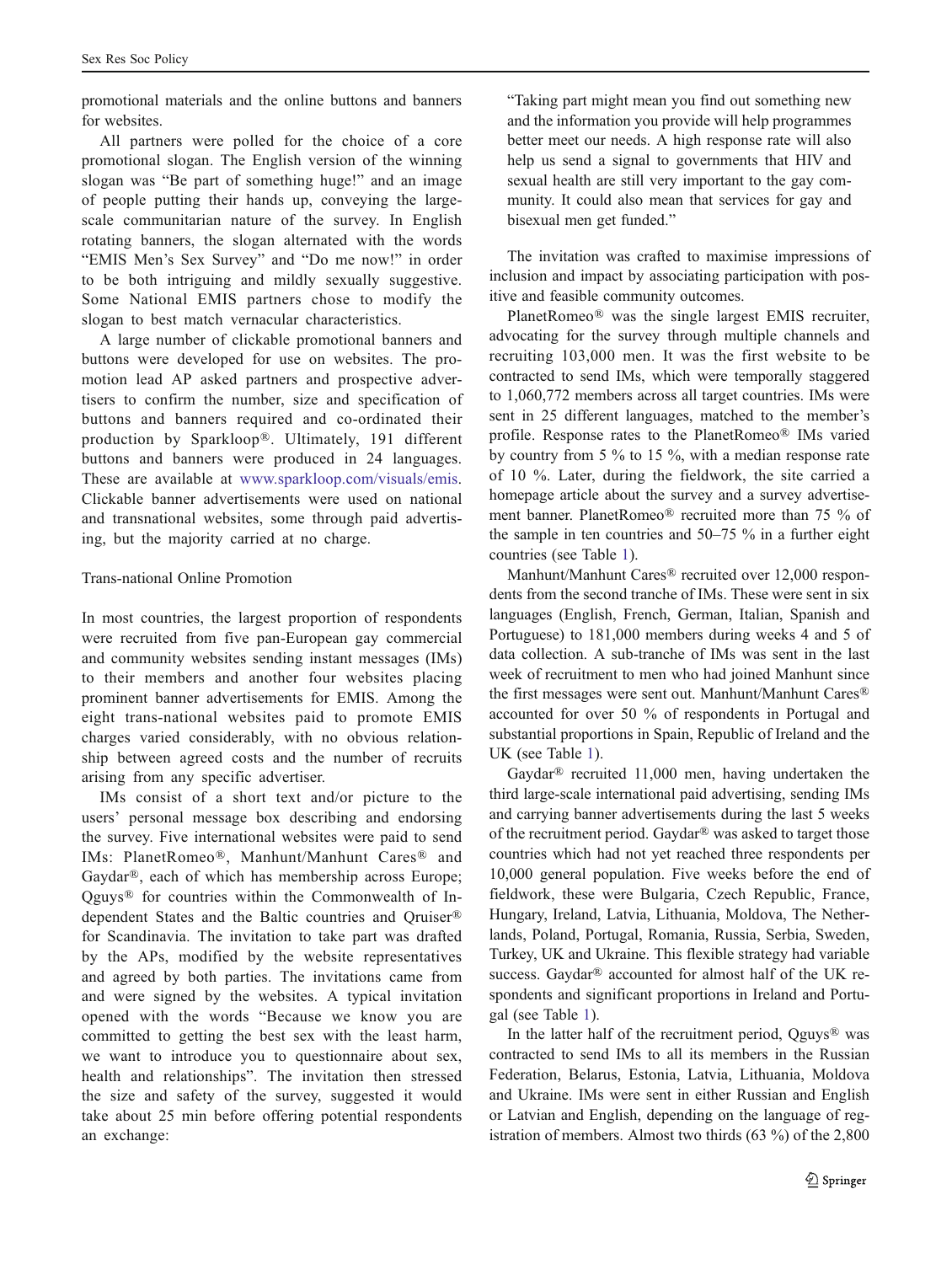<span id="page-7-0"></span>Table 1 Recruitment websites, proportion recruited through major websites and small media used for advertisements, by country

| Country                | Number of national<br>websites with banners | % recruited through<br>PlanetRomeo® | % recruited<br>through<br>Manhunt® | % recruited<br>through Gaydar® | Number of<br>cards used | Number of<br>posters used |
|------------------------|---------------------------------------------|-------------------------------------|------------------------------------|--------------------------------|-------------------------|---------------------------|
| Austria                | 3                                           | 76.5                                | $0.8\,$                            | $0.0\,$                        | 5,000                   | 200                       |
| <b>Belarus</b>         | $\mathbf{1}$                                | 4.5                                 | 0.0                                | 0.0                            | Joined late             | Joined late               |
| Belgium                | 20                                          | 58.9                                | 2.4                                | 0.2                            | 15,000                  | 500                       |
| Bosnia and Herzegovina | $\boldsymbol{0}$                            | 98.2                                | 0.0                                | $0.0\,$                        | No partner              | No partner                |
| Bulgaria               | 8                                           | 30.2                                | 1.4                                | 1.8                            | 5,000                   | 500                       |
| Croatia                | $\boldsymbol{0}$                            | 93.9                                | 0.4                                | 0.2                            | Joined late             | Joined late               |
| Cyprus                 | $\mathbf{0}$                                | 86.3                                | 0.0                                | 2.6                            | Joined late             | Joined late               |
| Czech Republic         | 4                                           | 15.2                                | $0.8\,$                            | 2.2                            | 5,450                   | 100                       |
| Denmark                | 2                                           | 17.8                                | 1.6                                | 0.1                            | $\mathbf{0}$            | $\boldsymbol{0}$          |
| Estonia                | 12                                          | 23.8                                | 0.6                                | 0.0                            | 2,500                   | $\boldsymbol{0}$          |
| Finland                | 6                                           | 29.0                                | 0.9                                | 0.1                            | 7,000                   | 750                       |
| France                 | 5                                           | 49.3                                | 7.7                                | 3.6                            | 12,000                  | 1,200                     |
| Germany                | 14                                          | 82.7                                | 0.7                                | 0.0                            | pdf only                | pdf only                  |
| Greece                 | $\boldsymbol{0}$                            | 83.8                                | 1.2                                | 0.1                            | 5,000                   | 200                       |
| Hungary                | $\boldsymbol{0}$                            | 64.5                                | 0.7                                | 0.1                            | $\boldsymbol{0}$        | $\boldsymbol{0}$          |
| Ireland (Republic)     | 12                                          | 15.3                                | 19.5                               | 36.2                           | 20,000                  | 50                        |
| Italy                  | 8                                           | 75.0                                | $1.2\,$                            | 0.1                            | 5,000                   | 200                       |
| Latvia                 | 4                                           | 14.8                                | 0.4                                | 1.2                            | 1,000                   | 50                        |
| Lithuania              | 3                                           | 13.3                                | 0.2                                | 1.0                            | 150                     | $10\,$                    |
| Luxembourg             | $\boldsymbol{0}$                            | 83.1                                | 1.0                                | 0.3                            | No partner              | No partner                |
| Macedonia (FYRO)       | $\boldsymbol{0}$                            | 90.5                                | 1.6                                | $0.0\,$                        | No partner              | No partner                |
| Malta                  | $\boldsymbol{0}$                            | 90.2                                | $0.0\,$                            | 2.4                            | No partner              | No partner                |
| Moldova                | 1                                           | 13.8                                | 0.0                                | 3.3                            | 2,000                   | 500                       |
| Netherlands            | 5                                           | 53.0                                | 4.6                                | 8.0                            | 5,000                   | $\boldsymbol{0}$          |
| Norway                 | $\overline{c}$                              | 11.7                                | $0.8\,$                            | 0.2                            | 100                     | 50                        |
| Poland                 | 2                                           | 69.9                                | 0.7                                | 3.3                            | 2,600                   | 200                       |
| Portugal               | 19                                          | 9.5                                 | 57.7                               | 10.2                           | 5,000                   | 500                       |
| Romania                | 10                                          | 69.8                                | 0.6                                | 1.9                            | 2,050                   | 25                        |
| Russia (Federation)    | 14                                          | 10.1                                | 0.7                                | 1.6                            | 20,000                  | $\boldsymbol{0}$          |
| Serbia                 | $\boldsymbol{0}$                            | 91.8                                | 0.6                                | 1.6                            | 2,000                   | 50                        |
| Slovakia               | $\boldsymbol{0}$                            | 27.4                                | 1.0                                | 0.3                            | Joined late             | Joined late               |
| Slovenia               | 12                                          | 46.3                                | 0.5                                | 0.1                            | 2,500                   | 500                       |
| Spain                  | 13                                          | 45.2                                | 23.5                               | 0.1                            | 10,000                  | 500                       |
| Sweden                 | 3                                           | 15.5                                | 1.4                                | 0.7                            | $\overline{0}$          | $\boldsymbol{0}$          |
| Switzerland            | 5                                           | 83.9                                | 1.7                                | $0.1\,$                        | 5,000                   | 500                       |
| Turkey                 | 3                                           | 73.9                                | 1.5                                | 6.3                            | 3,000                   | $\boldsymbol{0}$          |
| Ukraine                | 7                                           | 9.1                                 | 0.6                                | $0.1\,$                        | 3,000                   | 250                       |
| United Kingdom         | 27                                          | 14.8                                | 16.2                               | 46.6                           | 20,000                  | 500                       |

men recruited by Qguys® lived in the Russian Federation, a quarter (27 %) in Ukraine and a small proportion (5 %) in Belarus.

Similarly, Qruiser® was contracted to place banner advertising on its website and later to deliver pop-up messages to its members in Sweden, Finland, Norway and Denmark, matching the language in the message with the preferred language of the member. The vast majority (90 %) of the 2,377 men recruited through Qruiser® lived in Sweden with the bulk of the remainder in Finland.

Three other international websites recruited to EMIS using banner advertisements only, and none recruited more than 1,000 men. Banner advertising was purchased on Recon® and Barebackcity® in response to requests from a number of EMIS partners; however, the majority of respondents from these two sites lived in the UK and Germany,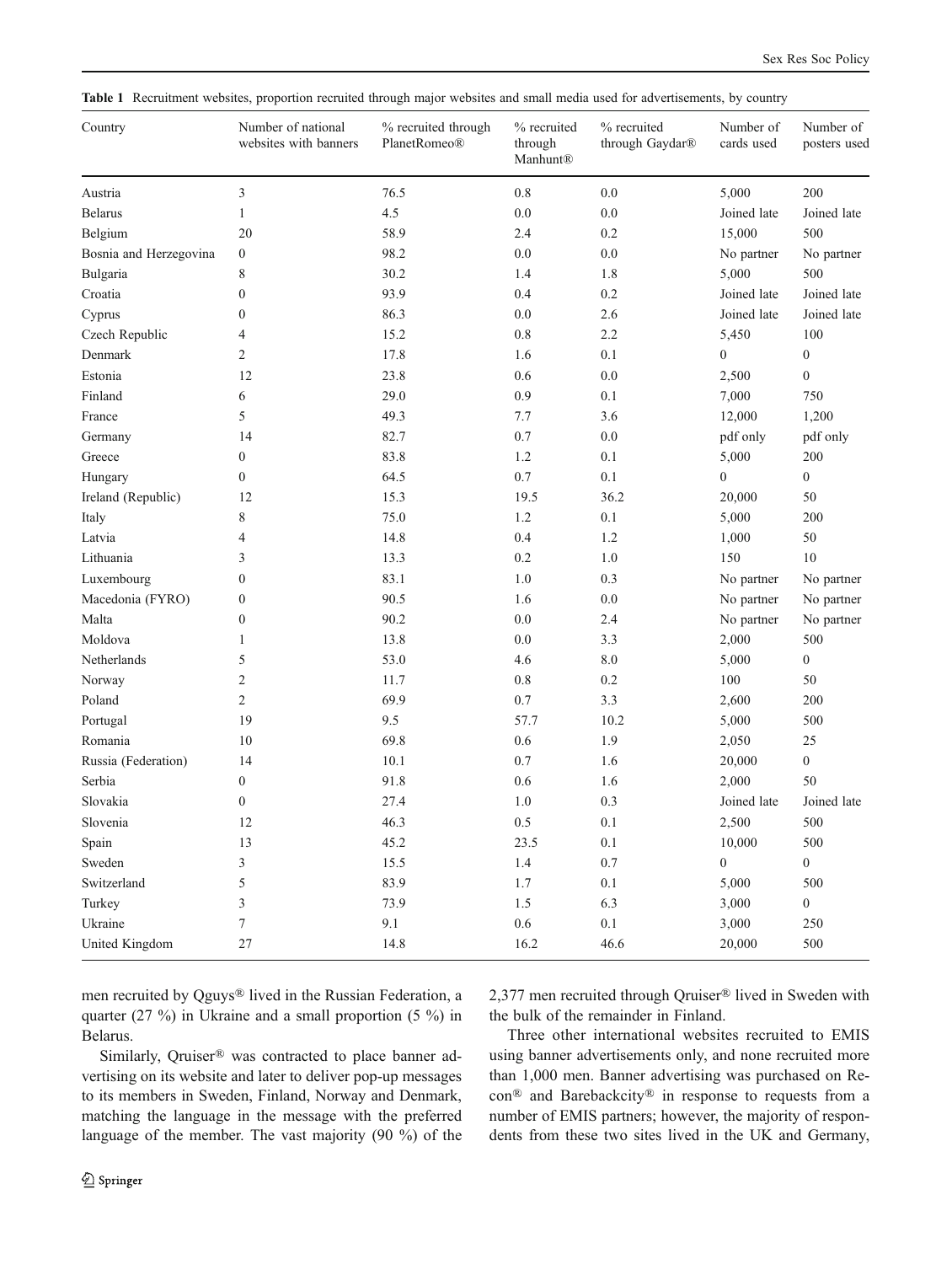respectively. Finally, the main website of the International Lesbian, Gay, Bisexual and Intersex Association provided free advertising and recruited more than 100 men resident in a range of European countries.

During the last month, a final method of targeted recruitment using Google Adwords®, presented targeted (paid) advertisements to people who used specific phrases in the Google search engine. Advertising was targeted at men in countries where respondents per 10,000 total population was still below 1 (Poland, Romania, Russia, Slovakia and Turkey) but with limited success, recruiting 315 completed qualifying surveys across these five countries.

In addition to advertising, promotion was attempted in most participating countries using Facebook®, the world's largest online social network site. Facebook® promotion included the establishment of EMIS Event Pages in all countries and targeted approaches to popular opinion leaders, HIV and LGB organisations and gay commercial organisations. All these people and organisations were asked to promote EMIS though their Facebook® networks. This free but very timeintensive approach did not result in a large number of respondents overall (approximately 1,500) but contributed a reasonable number of men in some countries, especially Sweden and Italy, but also Denmark, UK, Slovakia and Belgium.

## National Online and Offline Promotion

At least another 227 national websites carried buttons or banners and recruited to the survey (some agencies did not seek a unique URL for their site but instead copied one from another website, so the actual number of sites recruiting to the survey will be above this number). Most national HIV and LGBT NGOs supported the project, usually at no cost. Fifteen national websites were paid for their promotion, including sites in Austria, Bulgaria, Denmark, Greece, Ireland, Italy, Latvia, Lithuania, The Netherlands, Romania, Slovenia, Spain and Switzerland. In some countries (e.g. Germany, Sweden, UK) partners financed additional national advertising. While paid-for advertisements were usually more productive than free advertisements, there was no direct relationship between the cost of advertising and the volume of banners served, or the number of men recruited. All requests from Collaborating Partners for funds for national advertising were fulfilled. National websites recruited more than 50 % of respondents in 13 countries: Bulgaria, Belarus, Denmark, Czech Republic, Estonia, Finland, Lithuania, Latvia, Moldova, Norway, Russia, Slovakia and Slovenia. Some national websites recruited men beyond their own borders, for example, a Czech website recruiting men living in Slovakia.

Partners complemented online promotion by distributing paper materials in a range of gay community settings. Materials, including business cards and posters, were developed by a lead AP in collaboration with CPs, who specified

dimensions and quantities. The AP and CPs formulated precise wordings for cards and posters. Sparkloop® was commissioned to produce the materials. Many partners included referral information to national services on their promotional materials. Overall, 27 different versions of the business card were produced, and 139,350 were printed and delivered to 37 EMIS partners. In addition, 23 versions of the poster were produced, and 6,635 were printed and delivered to 24 EMIS partners. EMIS partners then often shared them with other agencies in their countries increasing dispersal of offline survey promotion.

No country-specific recruitment was undertaken in five countries (Cyprus, Malta, Bosnia, Luxembourg and Croatia) as there was no active CP there at the time of data collection. CPs in a further four countries (Greece, Hungary, Serbia and Slovakia) identified no suitable country-specific websites. In Turkey, only local and regional, but no national, LGBT organisations exist. Due to the terms of the grant, non-EU countries were ineligible to draw on the EMIS budget for promotion costs. Thus, for many of these 11 countries, response rates (based on total population size) were lower than elsewhere.

# Attrition Across the Language Versions

Figure [1](#page-9-0) shows the proportion of men who continued with the survey at each of the 25 core pages. The first page of the questionnaire constituted the introduction to EMIS and represents 100 % in the graph. The proportion of respondents served each of the subsequent 24 core pages is plotted on the graph. The proportion of respondents who proceeded from page 1 to page 2 (by confirming that they had read the introductory text, consented to participate and were old enough to legally have sex with men in their country of residence), varied from 36 % (Slovenian) to 76 % (English) and accounts for the majority of the total attrition across the survey. Slovenian stood out from all other languages in the size of this drop, most likely because the most productive Slovenian promotional site was not gay-specific but a generic dating website with MSM sections, therefore many people who accessed the introductory page were not MSM.

Almost all respondents in all languages moved from page 2 (the first page of questions) to page 3. Of those presented with page 2, the proportion who reached the 25th page ('Submit') ranged from 62 % (in Turkish) to 76 % (in Norwegian), with a mean of 68.5 % across the 25 languages.

# Total Returns

There were 184,469 cases in the consolidated EMIS data file at the close of data collection. When downloaded, three cases were found to have been created by incorrect kerning in the survey software (the creation of another case by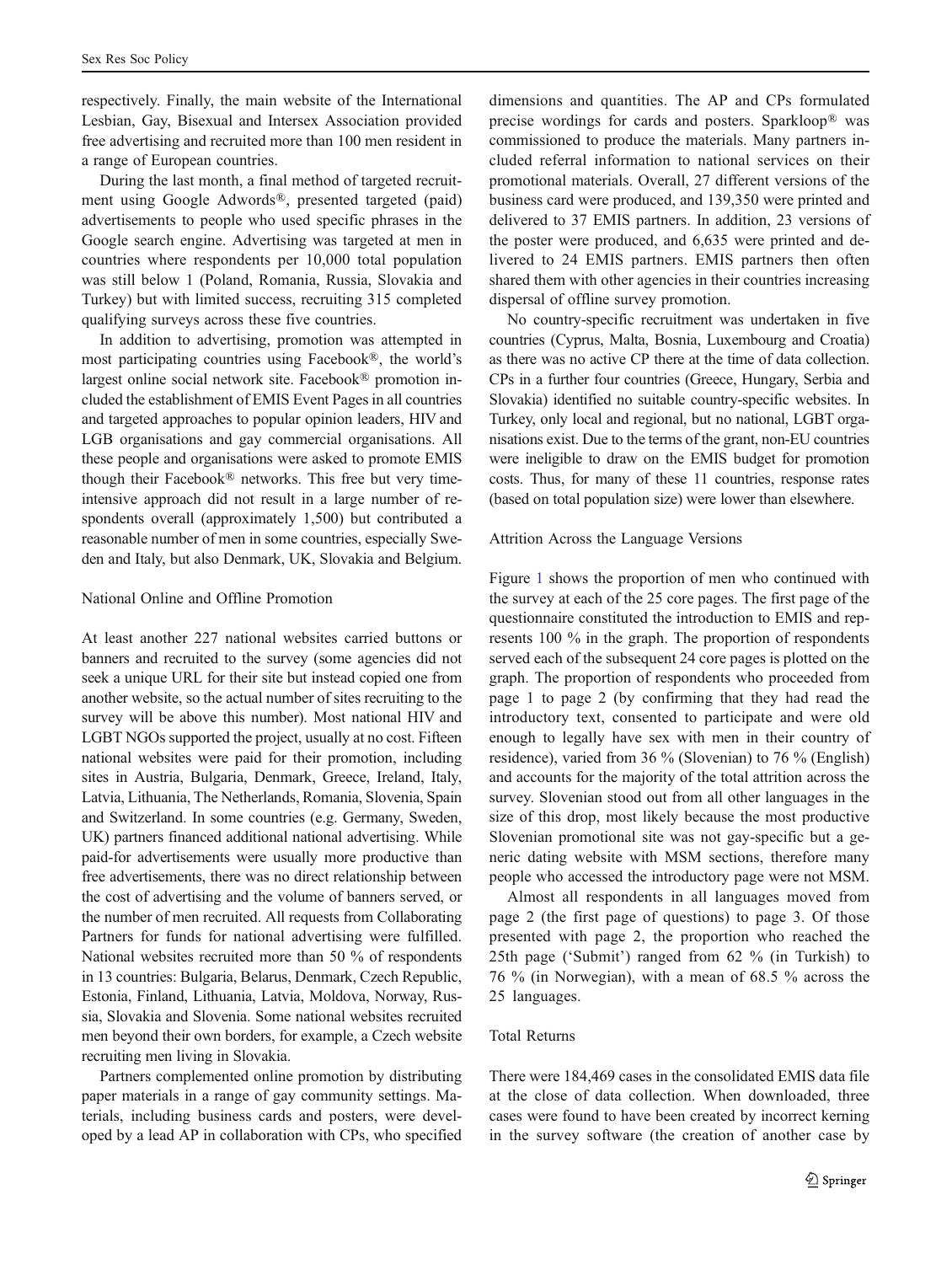<span id="page-9-0"></span>Fig. 1 Attrition across survey pages by the 25 languages



misreading of a comma in an open-ended response), resulting in 184,466 cases. Of these, 464 cases stated no country of residence, and another 1,963 stated a country of residence outside of Europe and were removed from the datasets leaving 182,039 cases (98.7 % of submitted) known to be living in Europe.

# Non-qualifiers

Non-qualifiers are respondents who did not meet the criteria for inclusion in the study. The number of cases submitted and the number of non-qualifiers in each country are presented in Table [2](#page-10-0). Non-qualifying cases included:

- Two cases did not check that they read and understood the introduction;
- 279 cases indicated they were women (but not transgender women);
- 196 cases provided no evidence for homosexual desire, gay/bisexual identity or sexual behaviour with men
- & 303 cases gave no numeric value for age;
- 2 Springer
- & 24 cases gave an age between 1 and 12;
- & 33 cases gave an age over 89.

Some cases were disqualified on more than one criterion (for example, being both a woman and missing age); therefore, the total number of non-qualifying cases is less than the sum of the exclusions. A total of 544 cases living in Europe were excluded, leaving 181,495 cases who met the qualifying criteria.

# Datasets

EMIS data can be divided into national datasets based on current country of residence, regardless of the language used to complete the survey or country of birth, and combined into a pan-European dataset. National datasets have been made available for all 38 countries with 100 or more qualifying cases (those countries' names not in brackets in Table [2\)](#page-10-0). Thirteen European countries and states did not reach 100 qualifying cases: Albania; Andorra; Armenia;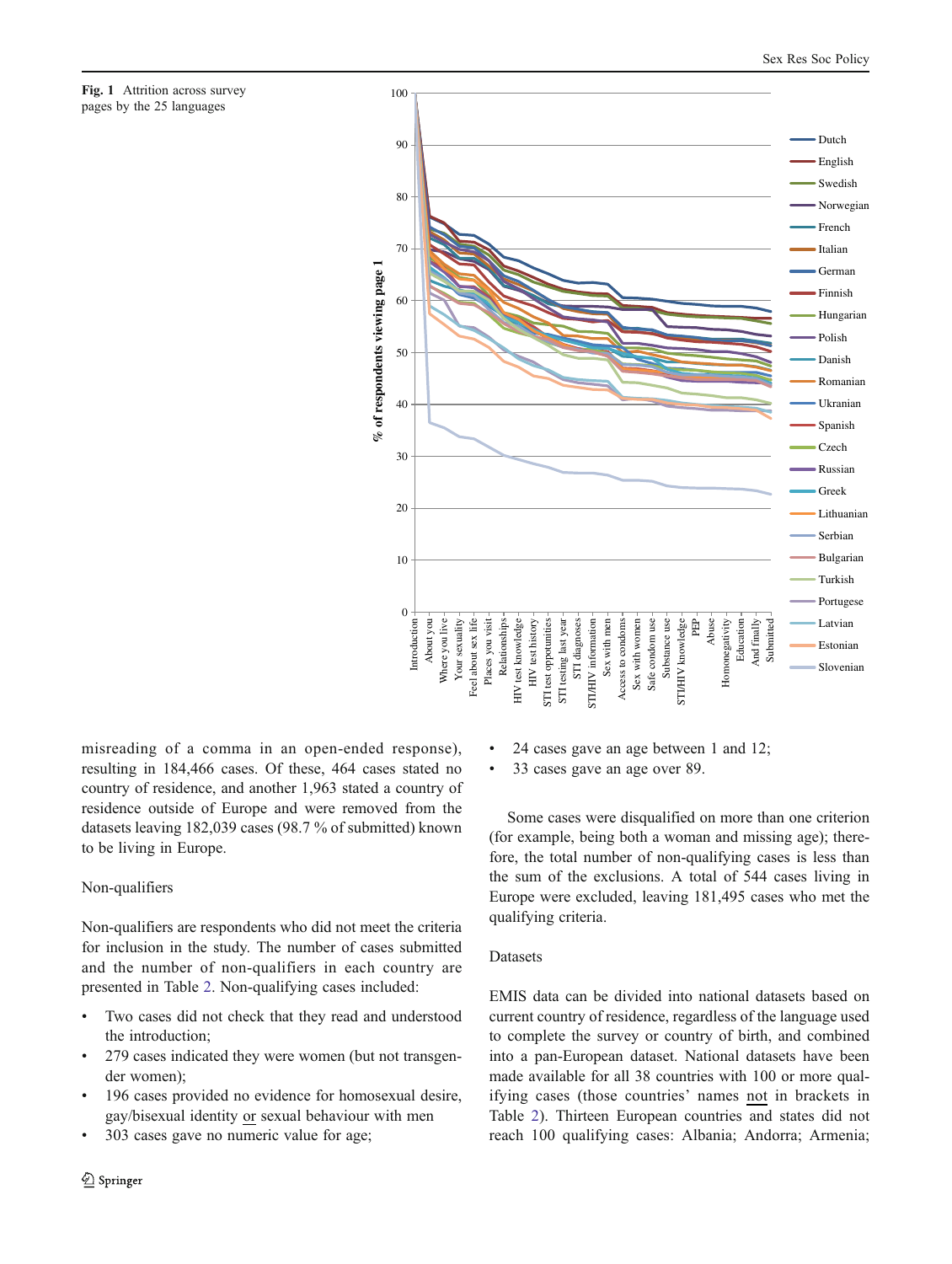<span id="page-10-0"></span>

|  |  | <b>Table 2</b> Cases submitted and non-qualifiers by country of residence |  |  |
|--|--|---------------------------------------------------------------------------|--|--|
|  |  |                                                                           |  |  |

|                           | Returns          | $\rm No$<br>consent | Women            | Heterosexual/no evidence of<br>homosexuality | Age<br>missing | Aged<br>$<$ 13 years | Aged<br>90 years+            | Total non-<br>qualifiers | Qualifiers       |
|---------------------------|------------------|---------------------|------------------|----------------------------------------------|----------------|----------------------|------------------------------|--------------------------|------------------|
| (Albania)                 | 11               |                     | $\mathbf{1}$     |                                              | $\mathbf{1}$   |                      |                              | $\mathbf{1}$             | 10               |
| (Andorra)                 | 20               |                     |                  | $\mathbf{1}$                                 |                |                      |                              | $\mathbf{1}$             | 19               |
| (Armenia)                 | $\boldsymbol{7}$ |                     |                  |                                              |                |                      |                              | $\boldsymbol{0}$         | $\boldsymbol{7}$ |
| Austria                   | 4,217            |                     | $\,$ 8 $\,$      | $\mathfrak{2}$                               | $\,$ 8 $\,$    | $\mathbf{1}$         | $\mathbf{1}$                 | 12                       | 4,205            |
| (Azerbaijan)              | 8                |                     |                  | $\boldsymbol{0}$                             |                |                      | $\mathbf{1}$                 | $\mathbf{1}$             | $\boldsymbol{7}$ |
| <b>Belarus</b>            | 379              |                     |                  | $\boldsymbol{0}$                             |                |                      |                              | $\boldsymbol{0}$         | 379              |
| Belgium                   | 4,150            |                     | 3                | 5                                            | 3              |                      | 3                            | 10                       | 4,140            |
| Bosnia and<br>Herzegovina | 165              |                     | $\mathbf{1}$     | $\mathbf{1}$                                 | $\mathbf{1}$   |                      |                              | $\sqrt{2}$               | 163              |
| Bulgaria                  | 1,096            |                     | $\tau$           | 5                                            | 7              |                      |                              | 12                       | 1,084            |
| Croatia                   | 538              |                     |                  | $\mathbf{1}$                                 |                |                      | $\mathbf{1}$                 | $\sqrt{2}$               | 536              |
| Cyprus                    | $271\,$          |                     | $\mathbf{1}$     |                                              | $\mathbf{1}$   |                      |                              | $\mathbf{1}$             | 270              |
| Czech Republic            | 2,502            |                     | 6                | 3                                            | 7              |                      |                              | 10                       | 2,492            |
| Denmark                   | 1,794            |                     | $\sqrt{2}$       | $\mathbf{1}$                                 | $\sqrt{2}$     |                      | $\overline{c}$               | 5                        | 1,789            |
| Estonia                   | 629              |                     | $\,$ 8 $\,$      | 6                                            | $\overline{9}$ | $\mathbf{1}$         | $\mathbf{1}$                 | 17                       | 612              |
| Finland                   | 2,084            |                     | $\boldsymbol{7}$ | $\overline{4}$                               | $\,$ 8 $\,$    |                      |                              | 12                       | 2,072            |
| France                    | 11,692           |                     | 34               | 15                                           | 37             |                      | $\mathbf{1}$                 | $51\,$                   | 11,641           |
| (France<br>overseas)      | 122              |                     | $\mathbf{1}$     |                                              | $\mathbf{1}$   |                      |                              | $\mathbf{1}$             | 121              |
| (Georgia)                 | 11               |                     | $\mathbf{1}$     |                                              | $\mathbf{1}$   |                      |                              | $\mathbf{1}$             | $10\,$           |
| Germany                   | 56,143           | $\mathbf{1}$        | 92               | 39                                           | 97             | 9                    | 9                            | 151                      | 55,992           |
| Greece                    | 3,249            |                     | 3                | 9                                            | 6              | $\boldsymbol{2}$     | $\boldsymbol{2}$             | 18                       | 3,231            |
| (Greenland)               | 11               |                     |                  |                                              |                |                      |                              | $\boldsymbol{0}$         | 11               |
| Hungary                   | 2,151            |                     | $\tau$           | 11                                           | $\tau$         |                      |                              | 18                       | 2,133            |
| (Iceland)                 | $76\,$           |                     |                  |                                              |                |                      |                              | $\boldsymbol{0}$         | 76               |
| Ireland<br>Republic       | 2,307            |                     | 3                | $\mathbf{2}$                                 | 3              |                      |                              | $\overline{4}$           | 2,303            |
| Italy                     | 16,724           |                     | 18               | 14                                           | 21             | $\mathbf{1}$         | $\mathbf{1}$                 | 35                       | 16,689           |
| (Kazakhstan)              | 37               |                     |                  |                                              |                |                      |                              | $\boldsymbol{0}$         | 37               |
| (Kosovo)                  | 25               |                     |                  |                                              |                |                      |                              | $\boldsymbol{0}$         | 25               |
| Latvia                    | 737              |                     | $\overline{2}$   | $\mathbf{1}$                                 | $\overline{2}$ |                      |                              | 3                        | 734              |
| (Liechtenstein)           | $16\,$           |                     |                  |                                              |                |                      |                              | $\boldsymbol{0}$         | 16               |
| Lithuania                 | 624              |                     | $\mathfrak{Z}$   | $\mathfrak{Z}$                               | 3              |                      |                              | 6                        | 618              |
| Luxembourg                | 290              |                     |                  |                                              |                |                      |                              | $\boldsymbol{0}$         | 290              |
| Macedonia<br><b>FYR</b>   | 126              |                     |                  |                                              |                |                      |                              | $\boldsymbol{0}$         | 126              |
| Malta                     | 123              |                     |                  |                                              |                |                      |                              | $\boldsymbol{0}$         | 123              |
| Moldova                   | 123              |                     |                  |                                              |                |                      |                              | $\boldsymbol{0}$         | 123              |
| (Monaco)                  | $11\,$           |                     |                  |                                              |                |                      |                              | $\boldsymbol{0}$         | $11\,$           |
| (Montenegro)<br>The       | 67<br>3,922      |                     | $\mathbf{2}$     | $\mathbf{1}$                                 | 3              |                      | $\mathbf{1}$<br>$\mathbf{1}$ | $\mathbf{1}$<br>5        | 66<br>3,917      |
| Netherlands<br>Norway     | 2,164            |                     | 4                |                                              | 4              |                      | $\mathbf{1}$                 | $\sqrt{5}$               | 2,159            |
| Poland                    | 2,883            |                     | $\mathfrak s$    | 4                                            | 6              |                      | $\mathbf{1}$                 | 10                       | 2,873            |
| Portugal                  | 5,406            |                     | 11               | 5                                            | 11             |                      |                              | 15                       | 5,391            |
| Romania                   | 2,477            |                     | 6                | $\overline{4}$                               | 6              | $\mathbf{1}$         |                              | 11                       | 2,466            |
| Russia                    | 5,269            |                     | $\sqrt{2}$       | $\overline{4}$                               | $\sqrt{2}$     |                      |                              | 6                        | 5,263            |
| (San Marino)              | 5                |                     |                  |                                              |                |                      |                              | $\boldsymbol{0}$         | $\mathfrak{S}$   |
| Serbia                    | 1,157            |                     | $\mathbf{1}$     |                                              | $\mathbf{1}$   | $\mathbf{1}$         |                              | $\sqrt{2}$               | 1,155            |
| Slovakia                  | 606              |                     |                  | $\mathbf{1}$                                 |                |                      |                              | $\mathbf{1}$             | 605              |
| Slovenia                  | 1,052            |                     | $\overline{4}$   | 11                                           | $\overline{4}$ | $\mathbf{1}$         |                              | 16                       | 1,036            |
| Spain                     | 13,753           |                     | 11               | $\overline{9}$                               | 12             | $\mathbf{1}$         | $\mathbf{1}$                 | $23\,$                   | 13,730           |
|                           |                  |                     |                  |                                              |                |                      |                              |                          |                  |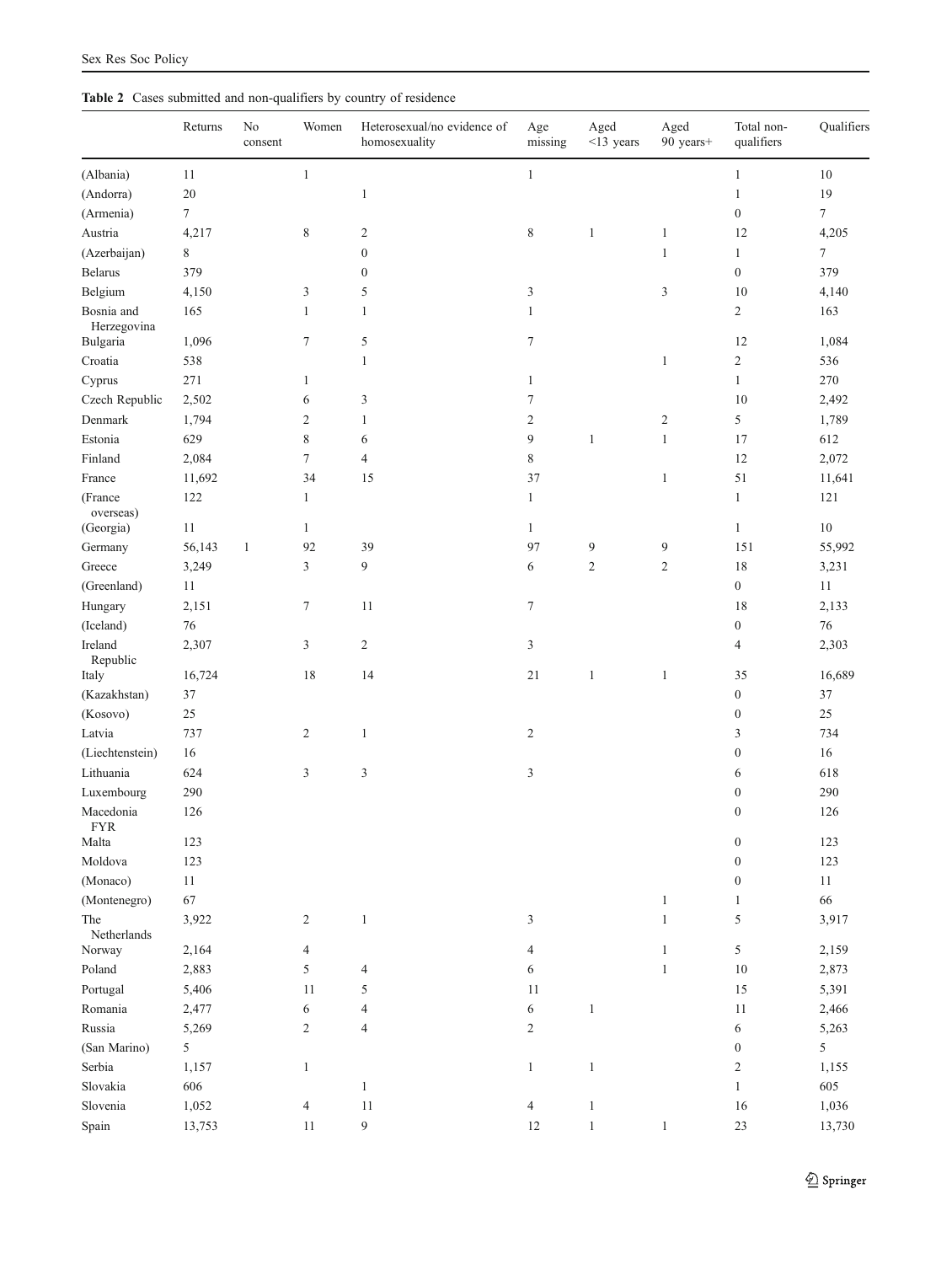#### Table 2 (continued)

|                                                 | Returns | N <sub>0</sub><br>consent | Women          | Heterosexual/no evidence of<br>homosexuality | Age<br>missing | Aged<br>$\leq$ 13 years | Aged<br>90years+ | Total non-<br>qualifiers | <b>Qualifiers</b> |
|-------------------------------------------------|---------|---------------------------|----------------|----------------------------------------------|----------------|-------------------------|------------------|--------------------------|-------------------|
| Sweden                                          | 3,279   |                           | $\overline{2}$ | 6                                            | 3              |                         |                  | 10                       | 3,269             |
| Switzerland                                     | 5,182   |                           | 6              | $\overline{4}$                               | 6              |                         |                  | 10                       | 5,172             |
| Turkey                                          | 2,025   |                           | 7              | 7                                            | 7              |                         |                  | 15                       | 2,010             |
| (Turkish)<br>Republic of<br>Northern<br>Cyprus) | 17      |                           |                |                                              |                |                         |                  | $\mathbf{0}$             | 17                |
| Ukraine                                         | 1,794   |                           |                | 5                                            |                |                         |                  | 7                        | 1,787             |
| UK                                              | 18,425  |                           | 7              | 12                                           | 11             | 5                       | $\overline{4}$   | 32                       | 18,393            |
| (UK overseas)                                   | 84      |                           |                |                                              |                |                         |                  | $\mathbf{0}$             | 84                |
| (Vatican City)                                  | 3       |                           |                |                                              |                |                         |                  |                          | $\overline{2}$    |
| Total                                           | 18,2039 | 2                         | 279            | 196                                          | 303            | 24                      | 33               | 544                      | 18,1495           |

Countries in brackets failed to recruit 100+ respondents, did not result in national data sets and are excluded from the Pan-European data set; cases in French Overseas territories were included in the France national data set; cases in UK Overseas territories were included in the UK national data set; cases in Greenland were included in Denmark national data set; cases in Northern Ireland were included in both the Ireland and UK national data sets but as UK cases in European-level analyses; cases in Northern Cyprus were included in both Cyprus and Turkish national data sets but as Cyprus cases in European-level analyses

Azerbaijan; Georgia; Iceland; Kazakhstan; Kosovo; Liechtenstein; Monaco; Montenegro; San Marino and Vatican City. Data from the 291 MSM living in these countries or states are not included in any dataset.

The pan-European dataset includes respondents from all of the 38 countries in Europe with 100 or more qualifying cases.

#### Discrepant Data Flags

In several places, the questionnaire allowed logically inconsistent data to be supplied, where answers to two questions cannot both be valid. Inconsistent data could be submitted by moving backwards and forwards in the survey and changing previously given answers and simply by supplying inconsistent answers in different parts of the survey. To increase the quality of the data, we constructed six 'discrepancy flags' which indicated whether the respondent had supplied inconsistent data in six areas: age (six possible inconsistencies), HIV testing history (four possible inconsistencies), STI testing (three possible inconsistencies), sexual practices (seven possible inconsistencies), steady partners (seven possible inconsistencies) and non-steady partners (13 possible inconsistencies). Overall, 14.2 % of qualifying cases had one or more discrepancies (the maximum number observed was 11 out of a possible 30). National databases contained all cases so national leads can make exclusions according to their own needs. To strike a balance with case retention, the APs agreed that pan-European data analyses will exclude cases with two or more discrepancies, excluding 3.7 % of qualifying cases in EMIS countries. Hence, if the sample includes only residents of the 38 countries with more than 100 eligible respondents, and

excludes all men where two or more data discrepancies were observed, data from 174,209 men are eligible for analysis.

# Discussion

EMIS collected comparable data in 25 languages, advertised and promoted on at least 237 national and trans-national websites for MSM. It was the first pan-European MSM survey using a multilingual questionnaire and comparable recruitment procedures across a large number of countries. EMIS results are being jointly analysed with a view to a common understanding of HIV prevention challenges and to foster cooperation between sectors and agencies. These benefits are particularly valuable for new EU member states in which MSM communities and HIV prevention responses are less well established and where policy supporting MSM HIV prevention might be less developed.

The drivers for the survey were the researchers themselves rather than the funder or other pan-European coordinating bodies, and it was the APs who managed and negotiated the competing demands of the wide-ranging stakeholders. While some additional national government finance was provided to extend the survey to non-EU countries, little other support or obstacles were encountered from governments. We have demonstrated the feasibility of such a project and the validity of its HIV prevalence data (Marcus et al. [2012](#page-14-0)). Future policy makers can foster similar future international collaborations by recognising their value and ensuring international collaborations have as wide a reach as possible. The cost savings on generating data collectively in this way is considerable.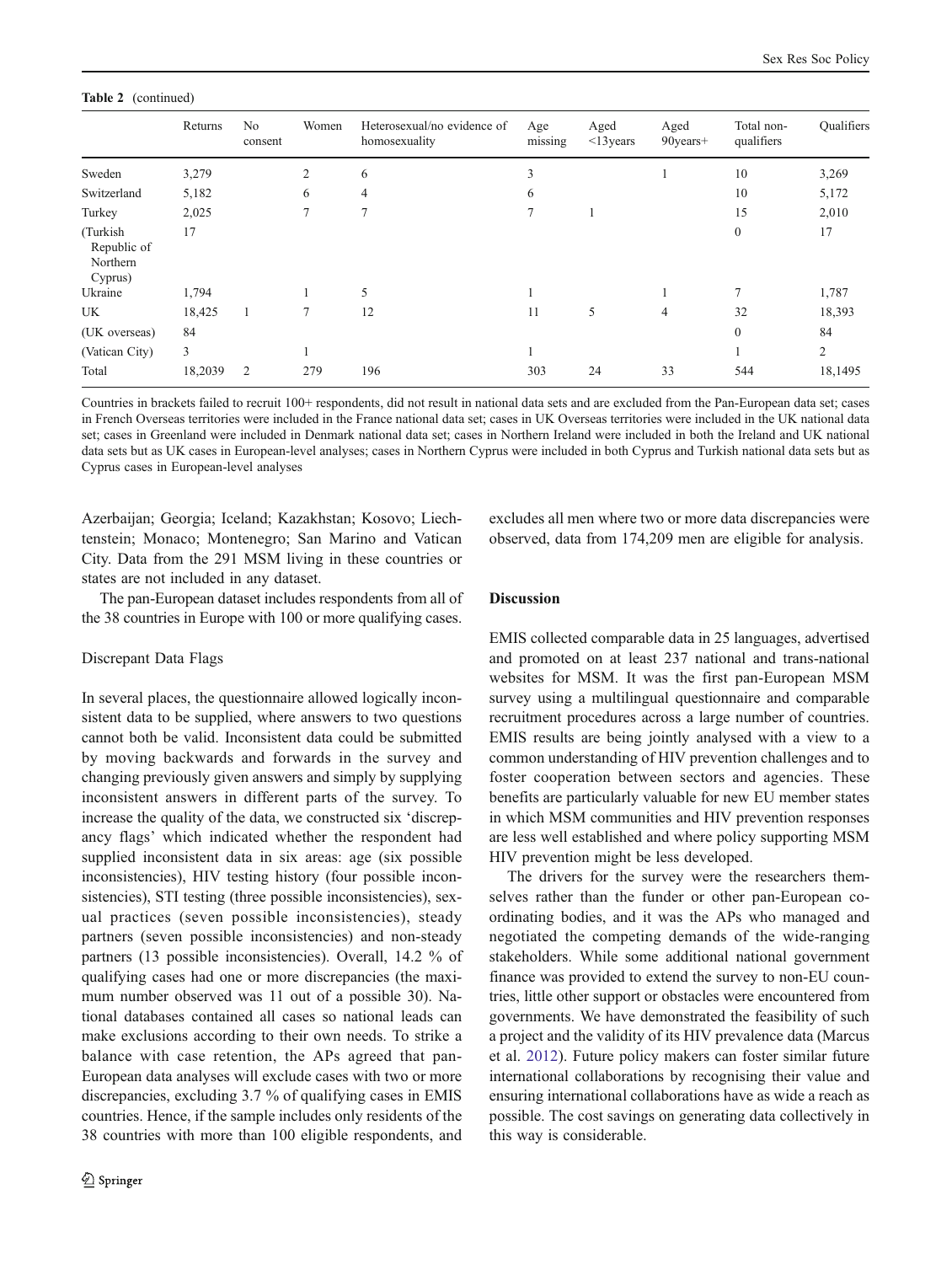<span id="page-12-0"></span>Estimating the time the project took is difficult as no one clear inception point can be identified. One possible seed was a meeting in September 2005 meeting organised by one of the current authors (HH) on joint MSM monitoring studies, with researchers from four countries. This seed was fostered by two further authors (UM and AJS) following a February 2007 meeting of several countries organised by them and driven through two funding applications. The project was funded from March 2009 to September 2011. The first journal article was published at the end of 2012. So from initial ideas to publication took 7 years, within which 2½ were funded. We note that publication is part of the research process, not its end point and that EMIS is not over.

There are no reasonably sized known representative samples of MSM to which EMIS respondents could be compared. However, these national samples may be more representative of (intra-European) migrant MSM than any previous national surveys because all men across Europe could complete the survey in any of 25 languages.

The two principal sources of bias in the data are uneven access to the Internet across and within countries and the self-selection bias in the recruitment process (Evans et al. [2007\)](#page-14-0). Household access to the Internet varies considerably across Europe and is generally far more common in the western and northern parts of Europe than in eastern and southern parts (International Telecom [2011\)](#page-14-0). Figure 2 shows the proportion of all households with internet access in 2009 by country (countries in brackets had no EMIS partner at the time of recruitment). Among the 38 countries from where sufficient respondents were recruited to warrant analysis, less than 20 % of households had Internet access in four countries (Moldova, Ukraine, Bosnia and Herzegovina and Belarus), and less than 33 % of households had access in another seven countries (Bulgaria, Turkey, Serbia, Macedonia, Russia, Romania, Greece). Consequently, the samples from these countries were smaller and may be less representative than in other countries.

Although PlanetRomeo® contributed hugely to recruitment to EMIS, the project was not dependent on this site. Excluding all men recruited through PlanetRomeo®, we would still have recruited 75,909 qualifying cases, with a minimum of 100 qualifiers (our target for individual countries) in 30 countries and over 1,000 qualifiers in 16 of those countries.

Usability testing was limited to the English language version. Draft 2 was pretested in English on paper with men in several countries and draft 4 pretested in English online with several men in London. Translations concentrated on comparable meanings but other online language versions were not pretested. We acknowledge that the exporting of measurement tools from one cultural and linguistic group to another is a process that is vulnerable to cultural differences and translation problems. To ensure that translated items are equivalent to their original versions, both statistical and qualitative analyses are necessary (Ware et al. [1995;](#page-14-0) Auchter & Stansfield [1997\)](#page-14-0). We did not rigorously test the survey in other languages, and this may have introduced differential data validity across language versions, with the English version generating more valid data.

Overall, 68.5 % of respondents who viewed the first page of questions made it to the end of the survey and submitted their answers, and 31.5 % of respondents aborted the survey before the end. This proportion is directly related to the length of the survey and the number of items. It remains a matter of debate about the relative merits of more information from a smaller and less representative number of men or less information from a larger and more representative group. Given our lack of knowledge about how far from representation these samples are, it is difficult to assess the importance of this loss of representation. However, from the perspective of user satisfaction, submitting answers will usually be better than abandoning the survey. While several external reasons may arise for abandoning the survey, internal reasons will rarely be because it is too good. They more

Fig. 2 Household internet access in 2009, by country (Source: (International Telecom [2011\)](#page-14-0).) Countries in parenthesis are those for which EMIS had no national partner at the time of recruitment

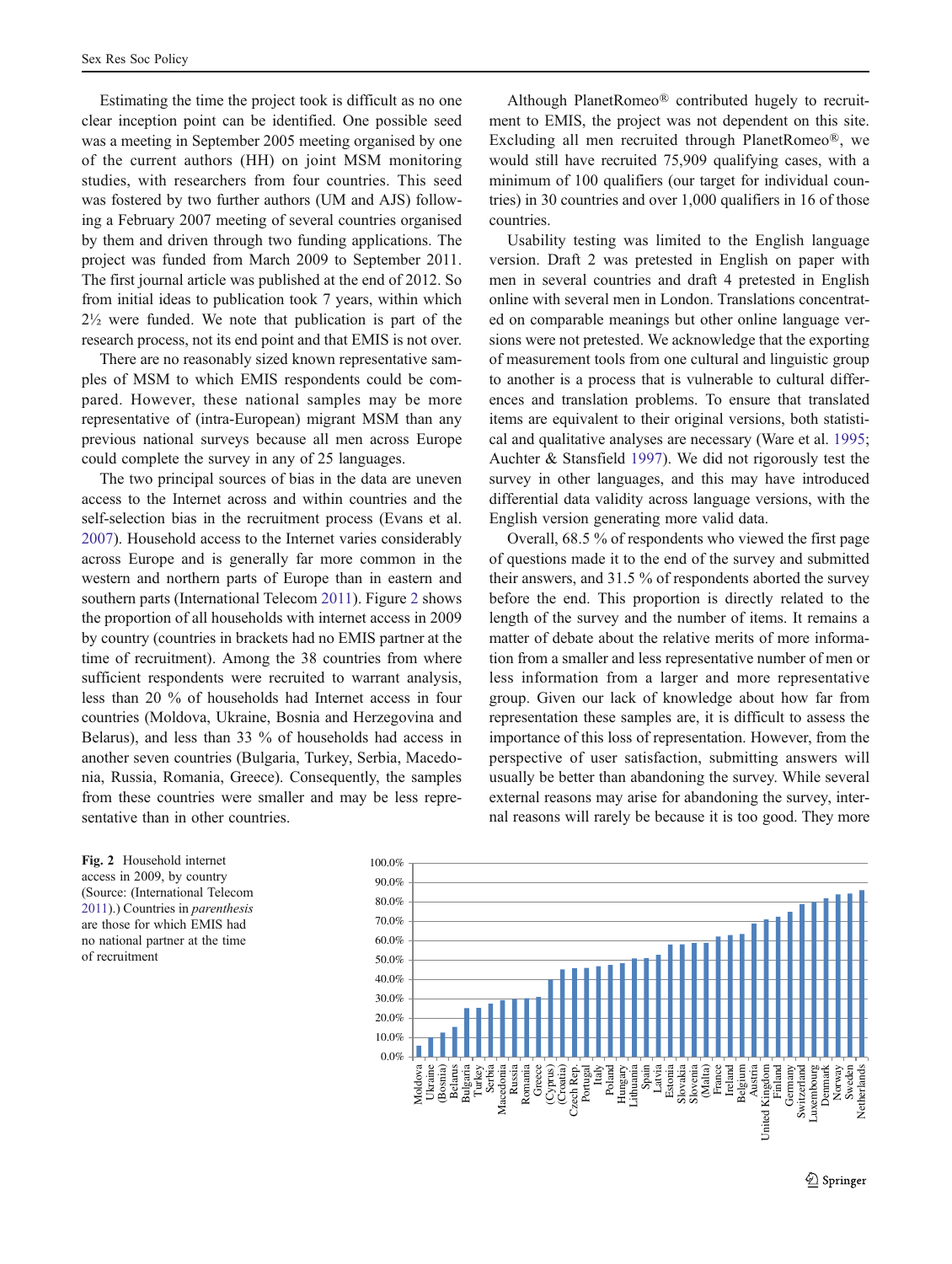likely to be because it is boring, too long, perceived to be irrelevant, offensive or insensitive. While respondents reaching the end of a survey and submitting their answers does not guarantee their satisfaction, the proportion of users who abandon the survey can be an indication of dissatisfaction. In addition, since 'making a difference' is a key motivation for taking part in social research, abandoned surveys may be dissatisfying because they clearly cannot go towards making any difference as their data were not captured.

This would suggest weighting the value of shorter surveys. However, it is worth noting that, in Fig. [2,](#page-12-0) attrition is steeper in the first half of the survey compared with the second half. This suggests most attrition occurs in the first few questions and declines over the course of the survey. At the length it was, the survey would have had to be very considerably shorter in order to retain a significantly larger proportion of respondents. Following completion of page 2 of the survey, attrition across the language version was within a relatively narrow band (62– 76 %). This suggests little difference in the acceptability of the different language versions, including their varying use of colloquial and formal vocabulary for sex and body parts.

In order to facilitate research collaborations, commissioners of community-based surveying should consider the purpose of such surveys and specify their intended lengths (or intended completion times). Clear and detailed specification of the data collection objectives for individual items as well as the entire survey can contain survey length and identify admittedly interesting (even valuable) questions that really belong elsewhere.

The coverage and depth of recruitment achieved across Europe were the result of meaningful involvement of a large number of collaborators in the survey design, its visual identity and in promotional strategies. Policy makers cannot dictate successful community and inter-agency collaborations in research. Commissioners of surveys can however foster such positive outcomes through encouraging projects to include a range of stakeholders, to make explicit their research values and objectives and to define transparent development and decision making processes. In our international collaboration, flexibility in accommodating a range of differing national needs was essential to maintaining the network and to the appropriateness of the survey across a range of settings.

While the overall sample size and distribution is one milestone towards success, we also consider the supply of national data sets to 38 country-level partnerships to be an indicator of the success of the project. Thirdly, the probable validity of EMIS HIV prevalence measures has now been demonstrated (Marcus et al. [2012](#page-14-0)): EMIS therefore provides HIV prevalence estimates among MSM for several countries that did not previously have such estimates. And fourthly, given the similarity of methods in each country, EMIS provides an unprecedented cross-Europe picture of MSM and HIV for planners and policy makers that is the primary outcome for the study.

Careful design, piloting and presentation ensured the survey was acceptable and had both authority and perceived community benefit. To reach substantial coverage across Europe, a patchwork of recruitment was required across a large number of commercial and community partners. A high degree of partner involvement in the recruitment efforts and commitment of the commercial partners were crucial to the feasibility of Europe-wide surveying. The large number of participating websites (along with the small value of payments agreed by local partners) contributed to this feasibility and constitutes an important strategy to consider in research areas with limited public funding. Recognising and accommodating the range of uses a diverse group of stakeholders find for community-based surveying was central to maintaining this wide-ranging collaboration.

Acknowledgements The authors would like to thank: Michele Breveglieri, Laia Ferrer, Percy Fernández-Davila, Cinta Folch, Martina Furegato and Todd Sekuler (members of EMIS Associated Partners); Aleš Lamut, Ulrich Laukaum-Josten, Irena Klavs, Cinthia Menel-Lemos and Marita van de Laar (members of the EMIS Steering Group); Merle Achtan, Isgard Peter, Romina Stelter and Stefanie Schmidt (GIZ, project administration) and Jonathan Elford for ensuring that the survey covered all the suggested ECDC indicators. FH and HH would like to acknowledge Wim Vanden Berghe (Belgium), Wim Zuilhof (The Netherlands) and Ronny Tikkanen and Staffan Hallin (Sweden) for contributions to early discussions on joint MSM monitoring studies in 2005.

We are very grateful to all members of the EMIS Network who made this study possible: Austria: Aids-Hilfe Wien. Belgium: Arc-en-ciel; Ex Aequo; Facultés Universitaires Saint-Louis (Bruxelles); Institute of Tropical Medicine (Antwerp); Sensoa. Belarus: Встреча. Bulgaria: National Centre of Infectious and Parasitic Diseases. Queer Bulgaria Foundation. Czech Republic: Charles University, Institute of Sexology. Cyprus: Research Unit in Behaviour & Social Issues. Croatia: University of Zagreb, Faculty of Humanities and Social Sciences. Denmark: Statens Serum Institut; StopAIDS. Estonia: Tervise Arengu Instituut. Finland: Finnish AIDS council; University of Tampere, Department of Nursing Science. France: Collectif EMIS/France (AIDeS, Act UP Paris, Sida Info Service, Le kiosque, The Warning), Institut de veille sanitaire (InVS). Germany: Bundeszentrale für gesundheitliche Aufklärung; Deutsche AIDS-Hilfe; Robert Koch Institute; Wissenschaftszentrum Berlin für Sozialforschung. Greece: Positive Voice. Hungary: Háttér; Tàrsaság a szabadságjogokért. Ireland: Gay Men's Health Service, Health Services Executive. Italy: Arcigay; Instituto Superiore di Sanità; Regione del Veneto; University of Bologna. Latvia: Infectiology Center of Latvia; Mozaika. Lithuania: Center for Communicable Diseases and AIDS. Macedonia (F.Y.R.): Equality for Gays and Lesbians (EGAL). Moldova: GenderDoc-M. Netherlands: Schorer; University College Maastricht. Norway: Norwegian Institute of Public Health; Norwegian Knowledge Centre for the Health Services. Poland: Lamda Warszawa; National AIDS Centre. Portugal: GAT Portugal; Institute of Hygiene and Tropical Medicine; University of Porto Medical School. Romania: PSI Romania. Russia: PSI Russia. Serbia: Safe Pulse of Youth. Slovakia: OZ Odyseus. Slovenia: DIH; Legebitra; National Institute of Public Health; ŠKUC-Magnus. Spain: Catalan Centre for Epidemiologic Studies on AIDS and STIs (CEEISCat); National Centre of Epidemiology; stopsida; Ministerio de Sanidad, Política Social e Igualdad. Sweden: Malmö University, Faculty of Health and Society; RFSL (Swedish Federation for Lesbian, Gay, Bisexual and Transgender Rights); National Board of Health and Welfare. Switzerland: Aids-Hilfe Schweiz; Institut universitaire de médecine sociale et préventive (Lausanne). Turkey: Istanbul-LGBTT; KAOS-GL; Siyah Pembe Üçgen İzmir; Turkish Public Health Association. UK: